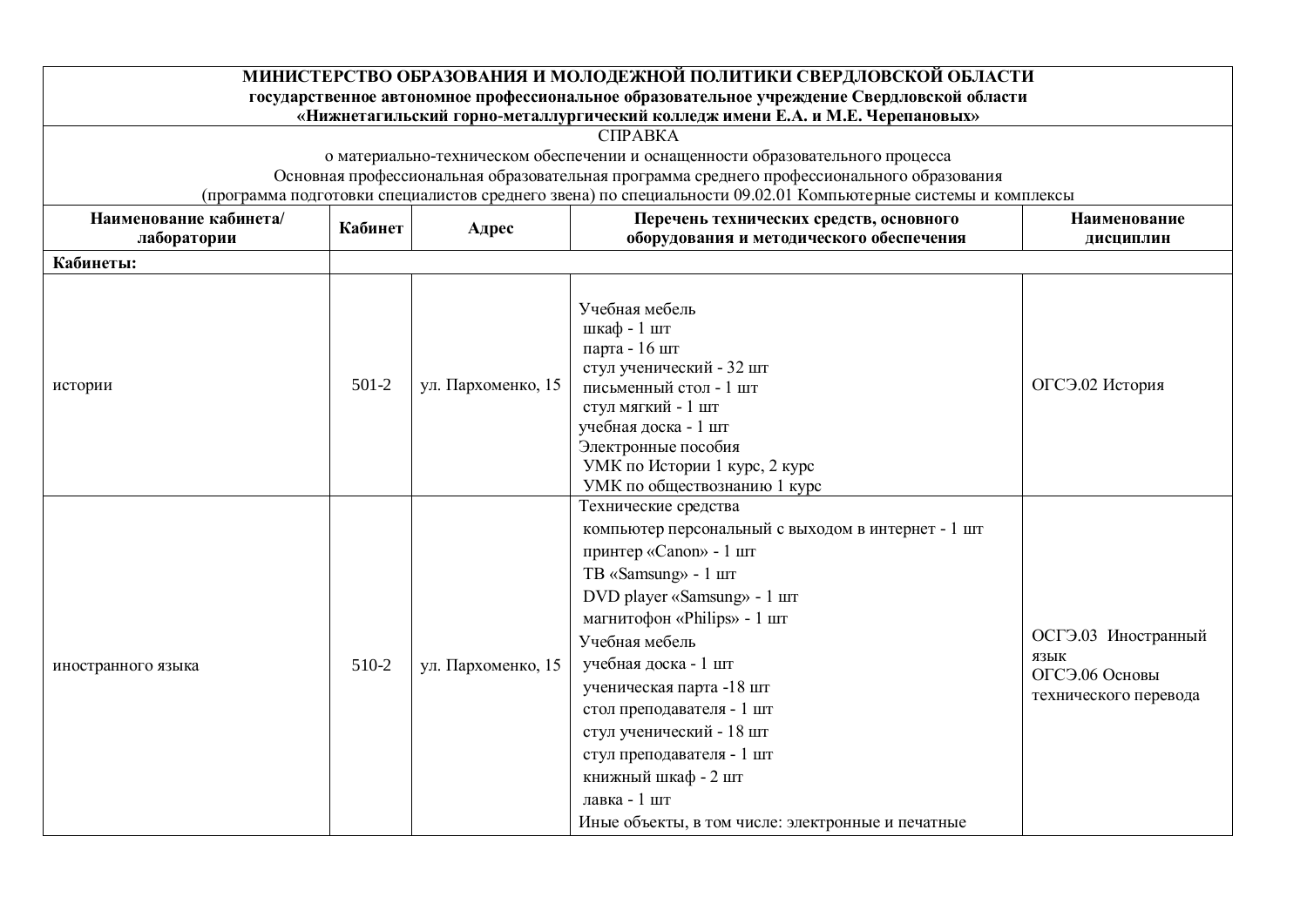|                                      |         |                    | издания плакаты<br>«Соединенное Королевство Великобритания», «США»,<br>«Таблица распорядка дня», «Таблица неправильных<br>глаголов», «Сводная таблица спряжения глаголов»,<br>«Алфавит», географические карты англоязычных стран,<br>счетная таблица - 9 шт,<br>в т. ч. печатные издания англо-русские словари - 10 шт,<br>PlanetofEnglish: учебник английского языка для<br>учреждений СПО / Г.Т.Безкоровайная и др. (библиотечная)<br>$-10$ $\mu$ T<br>Агабекян И.П. Английский для средних специальных<br>заведений: Учебное пособие - 10 шт<br>Голицынский Ю.Б. Грамматика: Сборник упражнений - 10 |                                                              |
|--------------------------------------|---------|--------------------|---------------------------------------------------------------------------------------------------------------------------------------------------------------------------------------------------------------------------------------------------------------------------------------------------------------------------------------------------------------------------------------------------------------------------------------------------------------------------------------------------------------------------------------------------------------------------------------------------------|--------------------------------------------------------------|
|                                      |         |                    | Голубев А.П. Английский язык для технических<br>специальностей - 10 шт                                                                                                                                                                                                                                                                                                                                                                                                                                                                                                                                  |                                                              |
| социально-экономических<br>дисциплин | $503-2$ | ул. Пархоменко, 15 | Оборудование<br>$TV - 1$ $T$<br>$DVD$ -плеер - 1 im<br>Учебная мебель<br>учебная доска - 1 шт<br>шкаф - 3 шт<br>парты - 15 шт<br>стулья - 30 шт                                                                                                                                                                                                                                                                                                                                                                                                                                                         | ОГСЭ.01 Основы<br>философии<br>ОГСЭ.05 Психология<br>общения |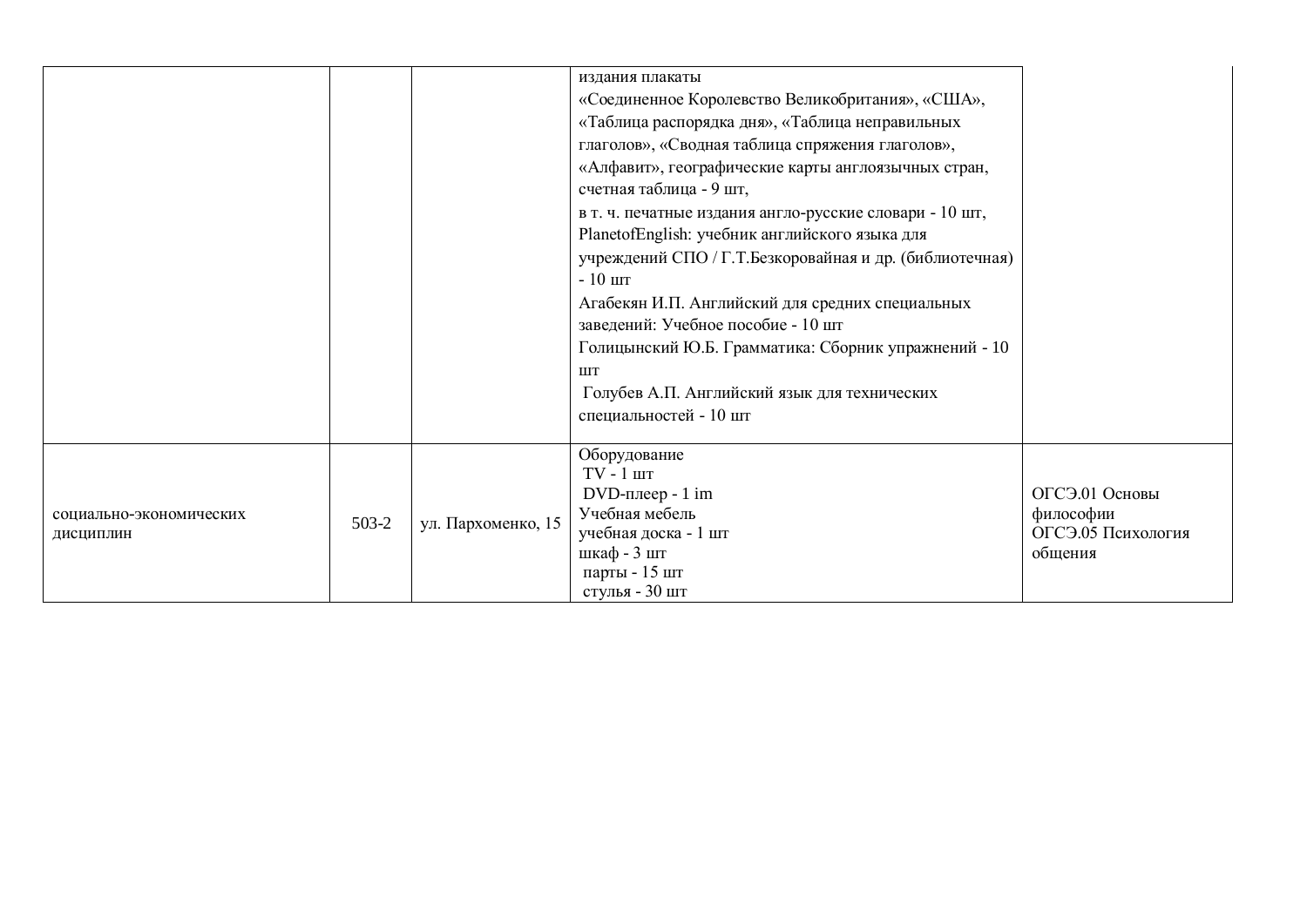|                          |       |                    | Оборудование                                           |                       |
|--------------------------|-------|--------------------|--------------------------------------------------------|-----------------------|
|                          |       |                    | набор шаблонов для доски, использующийся для создания  |                       |
|                          |       |                    | рисунков фигур на плоскости и тел в пространстве -1 шт |                       |
|                          |       |                    | демонстрационный набор пространственных тел - 1 шт     |                       |
|                          |       |                    | Учебная мебель                                         |                       |
|                          |       |                    | учебная доска - 1 шт                                   |                       |
|                          |       |                    | ученическая парта - 17 шт                              |                       |
|                          |       |                    | стол преподавателя - 1 шт                              |                       |
|                          |       |                    | стул ученический - 32 шт                               |                       |
|                          |       |                    | стул преподавателя - 1 шт                              |                       |
|                          |       |                    | Иные объекты, в том числе: электронные и печатные      |                       |
|                          |       |                    | издания                                                |                       |
|                          |       |                    | учебно-методический комплекс по учебной дисциплине /   |                       |
|                          |       |                    | профессиональному модулю Математика: алгебра, начала   |                       |
|                          |       |                    | математического анализа, геометрия                     |                       |
|                          |       |                    | методические указания к выполнению практических работ  |                       |
|                          |       |                    | по дисциплине «Математика: алгебра, начала             | ЕН.01 Элементы высшей |
|                          |       |                    | математического анализа, геометрия»                    | математики, ЕН.02.    |
|                          |       |                    | практические работыдля студентов по дисциплине         | Теория вероятностей и |
| математических дисциплин | 209-2 | ул. Пархоменко, 15 | «Математика: алгебра, начала математического анализа,  | математическая        |
|                          |       |                    | геометрия»                                             | статистика            |
|                          |       |                    | КИМыпо дисциплине                                      | ОП.07 Дискретная      |
|                          |       |                    | учебно-методический комплекс по учебной дисциплине /   | математика            |
|                          |       |                    | профессиональному модулю Элементы высшей               |                       |
|                          |       |                    | математики                                             |                       |
|                          |       |                    | методические указания к выполнению практических работ  |                       |
|                          |       |                    | по дисциплине «Элементы высшей математики»             |                       |
|                          |       |                    | практические работы для студентов по дисциплине        |                       |
|                          |       |                    | «Элементы высшей математики»                           |                       |
|                          |       |                    | КИМы по дисциплине                                     |                       |
|                          |       |                    | учебно-методический комплекс по учебной дисциплине /   |                       |
|                          |       |                    | профессиональному модулю Математика                    |                       |
|                          |       |                    | методические указания к выполнению практических работ  |                       |
|                          |       |                    | по дисциплине «Элементы высшей математики»             |                       |
|                          |       |                    | практические работы для студентов по дисциплине        |                       |
|                          |       |                    | «Математика»                                           |                       |
|                          |       |                    | КИМы по дисциплине                                     |                       |
|                          |       |                    | в т. ч. электронные пособия нет                        |                       |
|                          |       |                    | в т. ч. печатные издания                               |                       |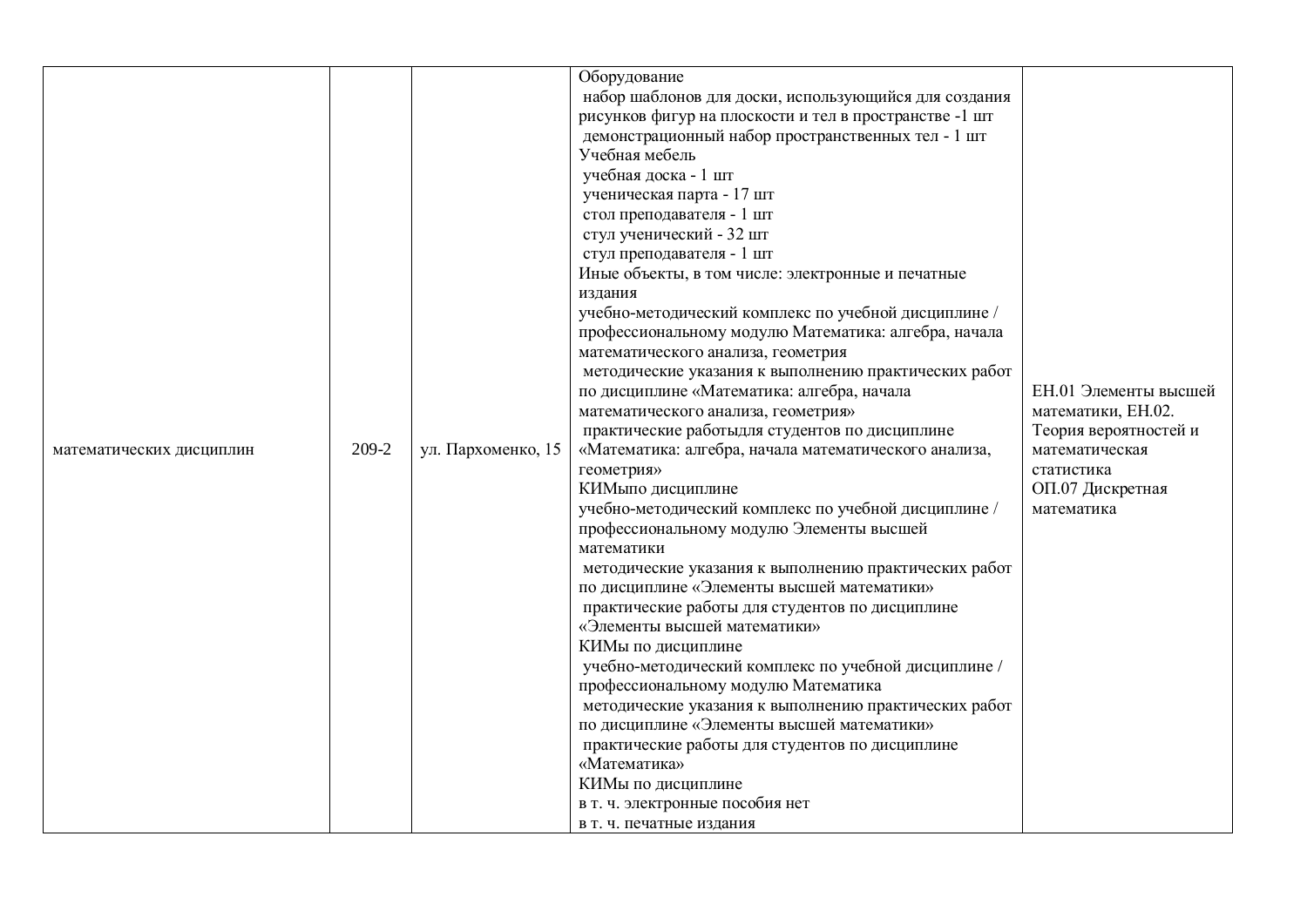| раздаточный справочный материал - 14 шт                 |  |
|---------------------------------------------------------|--|
| учебник Ю.М. Колягин «Алгебра и начала анализа 10 кл.»  |  |
| $2004$ $\Gamma$ . - 24 $\mu$ T                          |  |
| учебник Ю.М. Колягин «Алгебра и начала анализа 11 кл.»  |  |
| $2004$ r. - 24 $\mu$ T                                  |  |
| учебник Ш.А. Алимов «Алгебра и начала анализа 10-11     |  |
| кл.» 2004 г. - 6 шт                                     |  |
| учебное пособие по высшей математике В.Б. Пяткова,      |  |
| Л.Н. Щелконова 1 часть 2008 г. - 21 шт                  |  |
| учебное пособие по высшей математике В.Б. Пяткова, О.Е. |  |
| Турова 2 часть 2008 г. - 21 шт                          |  |
| учебное пособие по высшей математике В.Б. Пяткова, В.Я. |  |
| Рудаев, О.Е. Турова 3 часть 2008 г. - 21 шт             |  |
| учебное пособие по высшей математике В.Б. Пяткова,      |  |
| Л.Н. Щелконова 4 часть 2008 г. - 21 шт                  |  |
|                                                         |  |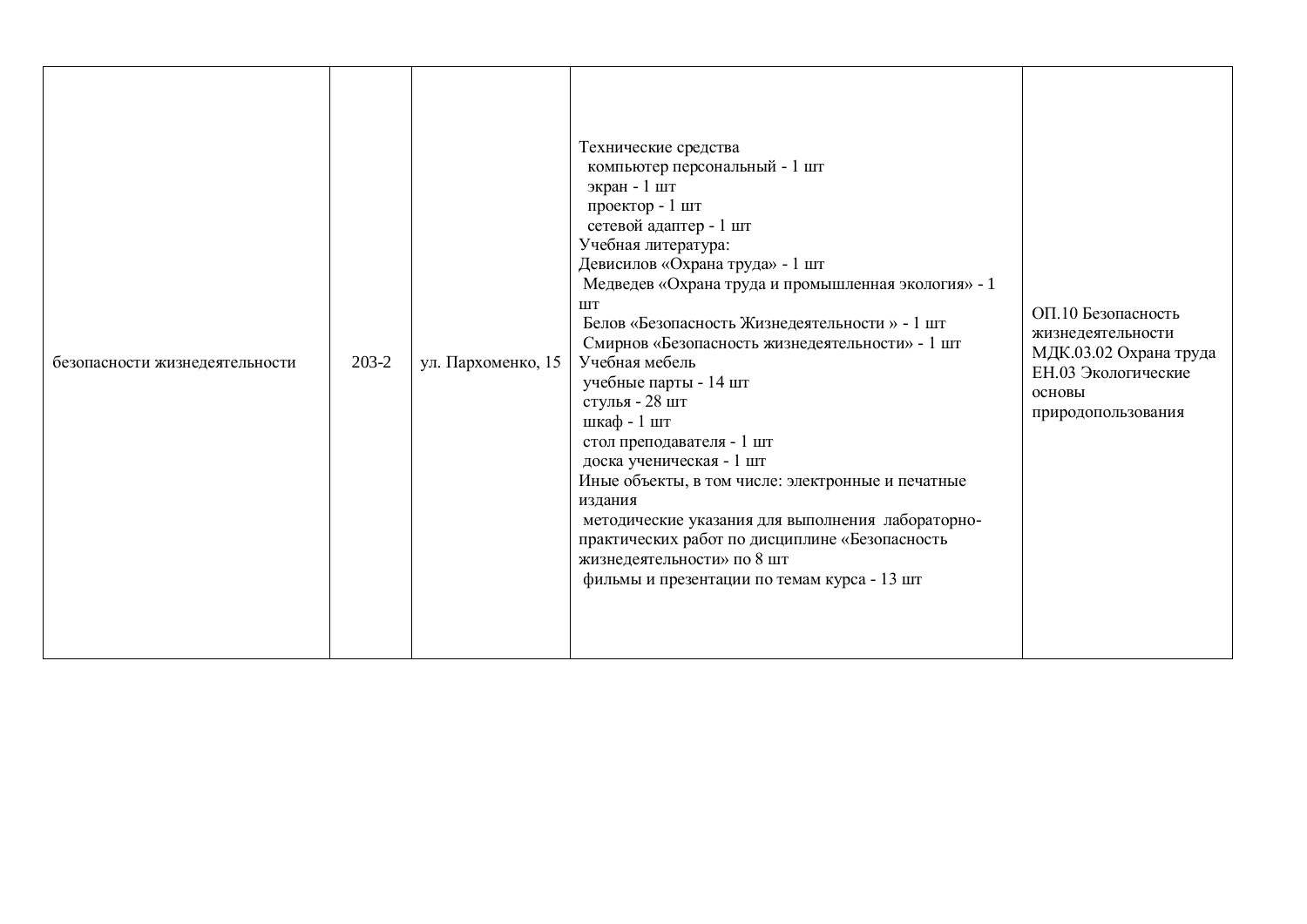|                              |       |                    | Технические средства                                                                               |                   |
|------------------------------|-------|--------------------|----------------------------------------------------------------------------------------------------|-------------------|
|                              |       |                    | компьютер персональный - 1 шт                                                                      |                   |
|                              |       |                    | интерактивная доска - 1 шт                                                                         |                   |
|                              |       |                    | проектор - 1 шт                                                                                    |                   |
|                              |       |                    | колонки - 2 шт                                                                                     |                   |
|                              |       |                    | Оборудование                                                                                       |                   |
|                              |       |                    | Макеты деталей по разделам:                                                                        |                   |
|                              |       |                    | аксонометрические и прямоугольные проекции - 20 шт<br>сечения и разрезы - 20 шт                    |                   |
|                              |       |                    | рабочие чертежи деталей - 15 шт                                                                    |                   |
|                              |       |                    | сборочные чертежи - 15 шт                                                                          |                   |
|                              |       |                    | Чертежные инструменты для работы на доске (циркуль,                                                |                   |
|                              |       |                    | угольники, линейки, транспортир) - 9 шт                                                            |                   |
|                              |       |                    | Учебная мебель                                                                                     |                   |
|                              |       |                    | учебные парты (на 2 чел.) - 14 шт                                                                  |                   |
|                              |       |                    | учебные парты (на 1 чел.) - 8 шт                                                                   |                   |
|                              |       |                    | стулья - 35 шт                                                                                     |                   |
|                              | 513-2 |                    | шкаф - 1 шт                                                                                        | ОП.06 Метрология, |
| метрологии, стандартизации и |       | ул. Пархоменко, 15 | стол преподавателя - 2 шт                                                                          | стандартизация и  |
| сертификации                 |       |                    | Доска ученическая - 1 шт                                                                           | сертификация      |
|                              |       |                    | Иные объекты, в том числе: электронные и печатные                                                  |                   |
|                              |       |                    | издания                                                                                            |                   |
|                              |       |                    | С.К.Боголюбов Инженерная графика - 16 шт<br>Г.М. Ганевский Допуски, посадки и технические          |                   |
|                              |       |                    | измерения в машиностроении - 20 шт                                                                 |                   |
|                              |       |                    | 3. С.А. Зайцев Допуски и посадки - 20 шт                                                           |                   |
|                              |       |                    | методические указания для выполнения графических работ                                             |                   |
|                              |       |                    | по дисциплине «Инженерная графика» по 15 шт                                                        |                   |
|                              |       |                    | комплект картонных плакатов по дисциплине                                                          |                   |
|                              |       |                    | «Инженерная графика» - 10 шт                                                                       |                   |
|                              |       |                    | карточки индивидуальных заданий по темам курса                                                     |                   |
|                              |       |                    | «Инженерная графика» по 20 шт                                                                      |                   |
|                              |       |                    | методические указания к выполнению лабораторно-                                                    |                   |
|                              |       |                    | практических работ по дисциплине «Метрология,                                                      |                   |
|                              |       |                    | стандартизация и сертификация» - 6 шт                                                              |                   |
|                              |       |                    | справочный материал (таблицы ГОСТ) по дисциплине                                                   |                   |
|                              |       |                    |                                                                                                    |                   |
|                              |       |                    | «Метрология, стандартизация и сертификация» - 17 шт<br>Фильмы и презентации по темам курса - 13 шт |                   |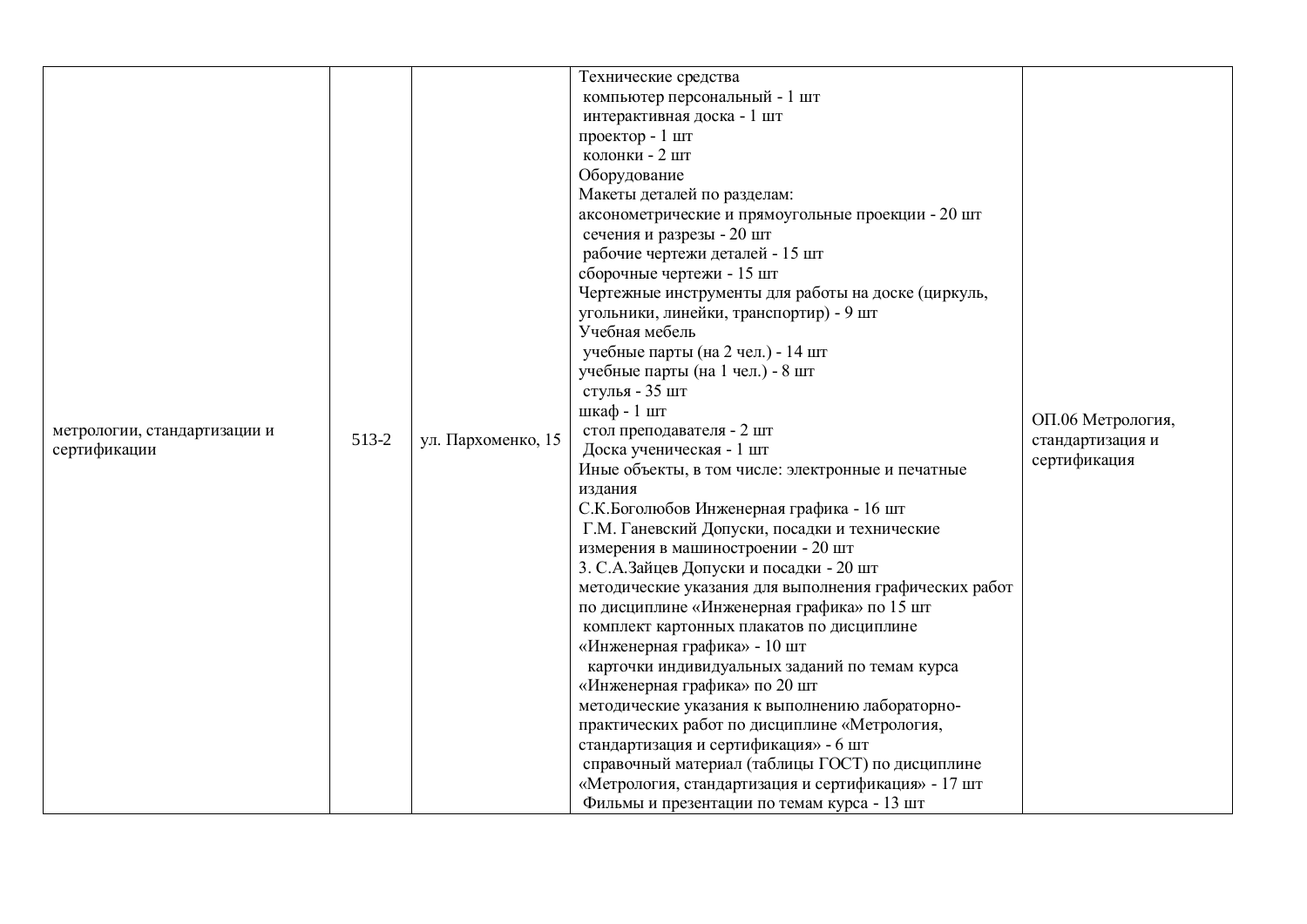| инженерной графики | $27-1$ | пр. Ленина, 38 | Технические средства<br>компьютер персональный с выходом в интернет - 16 шт<br>интерактивная доска - 1 шт<br>проектор - 1 шт<br>экран - 1 шт<br>колонки - 1 шт<br>принтер - 1 шт<br>Оборудование<br>Макеты деталей по разделам:<br>аксонометрические и прямоугольные проекции - 15 шт<br>сечения и разрезы - 15 шт<br>рабочие чертежи деталей - 15 шт<br>сборочные чертежи - 15 шт<br>чертежные инструменты для работы на доске (циркуль,<br>угольники, линейки, транспортир) - 6 шт<br>Учебная мебель<br>учебные парты (на 2 чел.) - 16 шт<br>учебные парты (на 1 чел.) - 15 шт<br>стулья - 32 шт<br>шкаф - 2 шт<br>шкаф тумба - 3 шт<br>стол преподавателя - 1 шт<br>доска ученическая - 1 шт<br>Иные объекты, в том числе: электронные и печатные<br>издания<br>учебно-методический комплекс по учебной дисциплине /<br>профессиональному модулю УД Компьютерная графика<br>карточки индивидуальных заданий по темам курса по 15<br>в т. ч. электронные пособия<br>Азбука Компас-График v15 - 1 шт<br>Азбука Компас-График v16 - 1 шт<br>Азбука Компас-График v17 - 1 шт | ОП.01 Инженерная<br>графика |
|--------------------|--------|----------------|-----------------------------------------------------------------------------------------------------------------------------------------------------------------------------------------------------------------------------------------------------------------------------------------------------------------------------------------------------------------------------------------------------------------------------------------------------------------------------------------------------------------------------------------------------------------------------------------------------------------------------------------------------------------------------------------------------------------------------------------------------------------------------------------------------------------------------------------------------------------------------------------------------------------------------------------------------------------------------------------------------------------------------------------------------------------------------|-----------------------------|
|                    |        |                | Азбука Компас-3D v15 - 1 шт<br>Азбука Компас-3D v16 - 1 шт<br>Азбука Компас-3D v17 - 1 шт<br>в т. ч. печатные издания Учебная литература:<br>Л.А. Невзоров "Устройство и эксплуатация<br>грузоподъемных кранов" - 1 шт<br>Азбука Компас-График v14 - 5 шт                                                                                                                                                                                                                                                                                                                                                                                                                                                                                                                                                                                                                                                                                                                                                                                                                   |                             |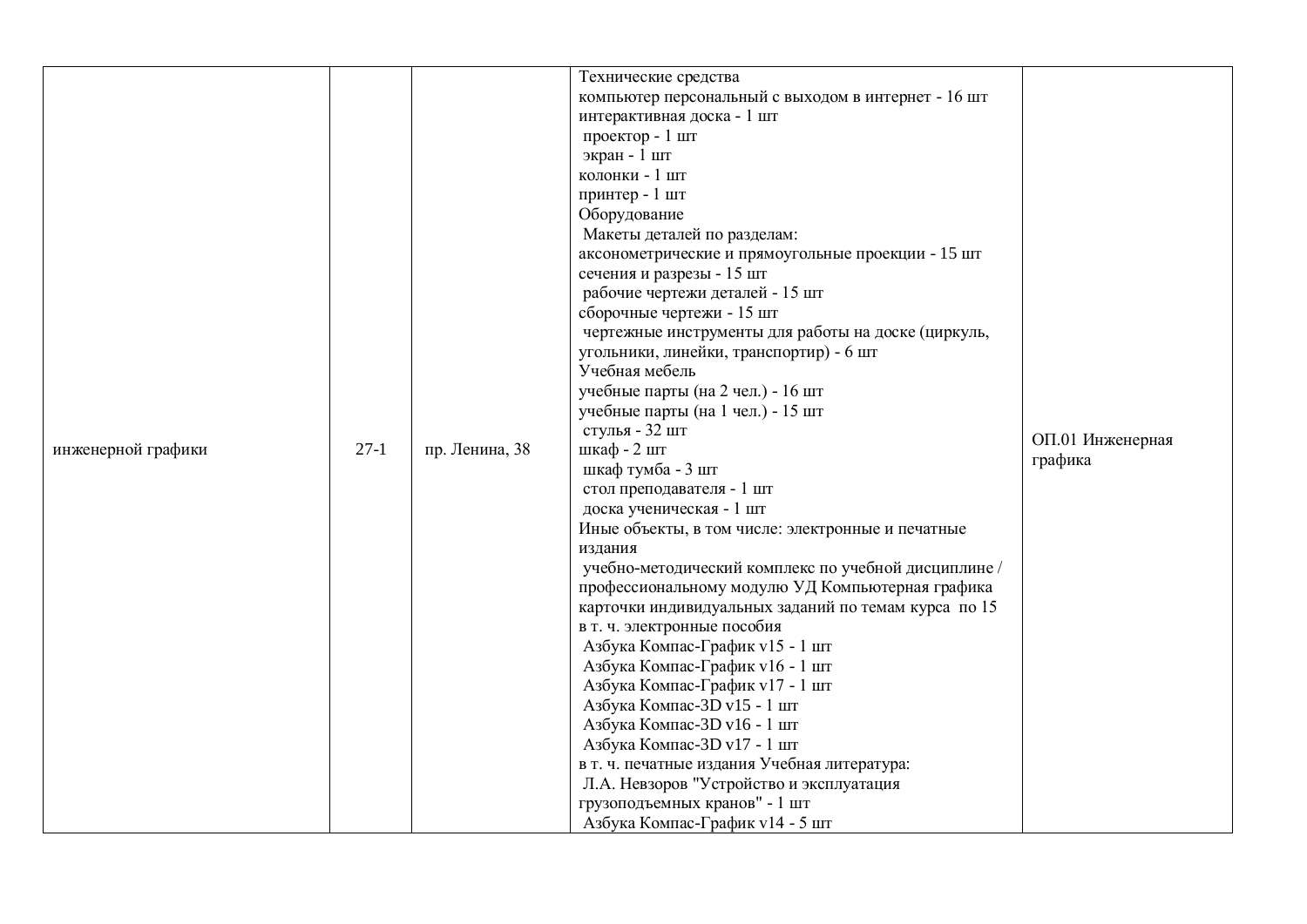|                                      |          |                | Азбука Компас-График v14 - 3 шт                                                                                                                                                                                                                                                                                                                                                                                                                                                                                                                                                                                                                                                                                                                                                                                                                                                                                                                   |                                                               |
|--------------------------------------|----------|----------------|---------------------------------------------------------------------------------------------------------------------------------------------------------------------------------------------------------------------------------------------------------------------------------------------------------------------------------------------------------------------------------------------------------------------------------------------------------------------------------------------------------------------------------------------------------------------------------------------------------------------------------------------------------------------------------------------------------------------------------------------------------------------------------------------------------------------------------------------------------------------------------------------------------------------------------------------------|---------------------------------------------------------------|
|                                      |          |                | Азбука Компас-График v13 - 4 шт                                                                                                                                                                                                                                                                                                                                                                                                                                                                                                                                                                                                                                                                                                                                                                                                                                                                                                                   |                                                               |
|                                      |          |                | Азбука Компас-3D v14 - 13 шт                                                                                                                                                                                                                                                                                                                                                                                                                                                                                                                                                                                                                                                                                                                                                                                                                                                                                                                      |                                                               |
|                                      |          |                | Азбука Компас-3D v13 - 1 шт                                                                                                                                                                                                                                                                                                                                                                                                                                                                                                                                                                                                                                                                                                                                                                                                                                                                                                                       |                                                               |
|                                      |          |                |                                                                                                                                                                                                                                                                                                                                                                                                                                                                                                                                                                                                                                                                                                                                                                                                                                                                                                                                                   |                                                               |
|                                      |          |                |                                                                                                                                                                                                                                                                                                                                                                                                                                                                                                                                                                                                                                                                                                                                                                                                                                                                                                                                                   |                                                               |
| проектирования цифровых<br>устройств | $11 - 1$ | пр. Ленина, 38 | Азбука Компас-3D v12 - 6 шт<br>Технические средства<br>компьютер персональный с выходом в интернет - 16 шт<br>ноутбук - 1 шт<br>принтер (МФУ) - 1 шт<br>3D-принтер - 3 шт<br>документ-камера - 1 шт<br>учебная платформа NI ELVIS II - 1 шт<br>Оборудование<br>квадрокоптер - 1 шт<br>робот на гусеничной платформе - 1 шт<br>робот "Хексапод" - 1 шт<br>фрезерный станок с ЧПУ - 1 шт<br>микрокомпьютер Orange PI с доп. устройствами - 15 шт<br>микроконтроллерные отладочные комплесы - 15 шт<br>Учебная мебель<br>стол компьютерный - 21 шт<br>подставка для компьютера - 16 шт<br>стол учителя - 1 шт<br>стул компьютерный - 16 шт<br>шкаф книжный - 1 шт<br>витрина стеклянная - 2 шт<br>угловой стеллаж для книг - 1 шт<br>Иные объекты, в том числе: электронные и печатные<br>издания<br><b>YMK LabVIEW 8.20 - 1 IIIT</b><br><b>YMK NI Elvis II</b><br>методические рекомендации по проектированию в<br>автоматизированной системе KiCad | ОП.11 Источники<br>питания средств<br>вычислительной техники, |
|                                      |          |                | учебные пособия для самостоятельной работы студентов<br>по дисциплине "Техническая механика"                                                                                                                                                                                                                                                                                                                                                                                                                                                                                                                                                                                                                                                                                                                                                                                                                                                      |                                                               |
|                                      |          |                | КИМы по дисциплине                                                                                                                                                                                                                                                                                                                                                                                                                                                                                                                                                                                                                                                                                                                                                                                                                                                                                                                                |                                                               |
|                                      |          |                | учебно-методические модули для самостоятельного                                                                                                                                                                                                                                                                                                                                                                                                                                                                                                                                                                                                                                                                                                                                                                                                                                                                                                   |                                                               |
|                                      |          |                | изучения материала                                                                                                                                                                                                                                                                                                                                                                                                                                                                                                                                                                                                                                                                                                                                                                                                                                                                                                                                |                                                               |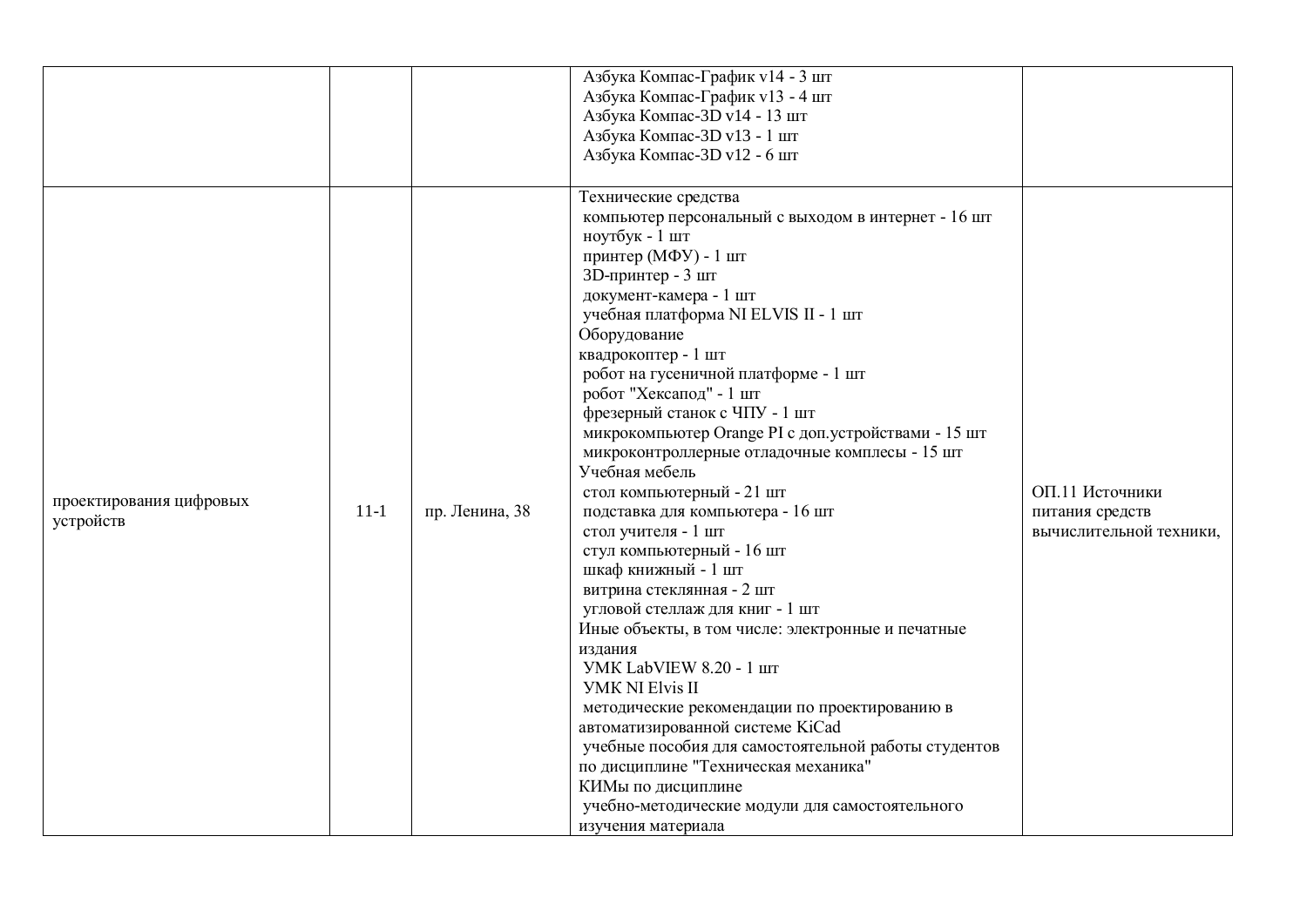|                         |           |                    | УМК "Основы прототипирования"                       |                  |
|-------------------------|-----------|--------------------|-----------------------------------------------------|------------------|
|                         |           |                    | Задания для изучения программно-технического        |                  |
|                         |           |                    | комплекса Arduino                                   |                  |
|                         |           |                    | нормативно-техническая и учебная документация -     |                  |
|                         |           |                    | используется библиотечный фонд                      |                  |
|                         |           |                    | Технические средства                                |                  |
|                         |           |                    | компьютер персональный - 1 шт                       |                  |
|                         |           |                    | принтер - 1 шт                                      |                  |
|                         |           |                    | Учебная мебель                                      |                  |
|                         |           |                    | учебная доска - 1 шт                                |                  |
|                         |           |                    | учебные столы - 16 шт                               |                  |
|                         |           |                    | стулья - 32 шт                                      |                  |
|                         |           |                    | стол преподавателя - 2 шт                           |                  |
|                         |           |                    | шкаф открытый - 2 шт                                |                  |
|                         |           |                    | шкаф закрытый - 1 шт                                |                  |
|                         |           |                    | вешалка металлическая - 1 шт                        |                  |
|                         |           |                    | полка для книг - 2 шт                               |                  |
|                         |           |                    | Иные объекты, в том числе: электронные и печатные   |                  |
|                         |           |                    | издания.                                            |                  |
|                         |           |                    | Учебно-методический комплекс по учебной дисциплине  |                  |
|                         |           |                    | /профессиональному модулю КИМ по УД «Менеджмент»,   |                  |
|                         |           |                    | Электронная презентация                             | ОП.15 Основы     |
| экономики и менеджмента | $403 - 2$ | ул. Пархоменко, 15 | в том числе электронное пособие по УД «Менеджмент», | экономики, ОП.17 |
|                         |           |                    | Электронная презентация                             | Менеджмент       |
|                         |           |                    | КИМ по УД «Основы экономики»                        |                  |
|                         |           |                    | Электронное пособие по УД «Основы экономики»        |                  |
|                         |           |                    | КОС по ПМ.03. Участие в экспериментальных и         |                  |
|                         |           |                    | исследовательских работах - 1 шт                    |                  |
|                         |           |                    | методические указания по выполнению курсовой работы |                  |
|                         |           |                    | по ПМ.03. Участие в экспериментальных и             |                  |
|                         |           |                    | исследовательских работах                           |                  |
|                         |           |                    | КОС по ПМ.03. Организация производственной          |                  |
|                         |           |                    | деятельности персонала - 1 шт                       |                  |
|                         |           |                    | методические указания по выполнению курсовой работы |                  |
|                         |           |                    | по ПМ.03. Организация производственной деятельности |                  |
|                         |           |                    | персонала                                           |                  |
|                         |           |                    | Учебная литература                                  |                  |
|                         |           |                    | Кабушкин Н.И. Основы менеджмента                    |                  |
|                         |           |                    | Горфинкель В.Я. экономика предприятия               |                  |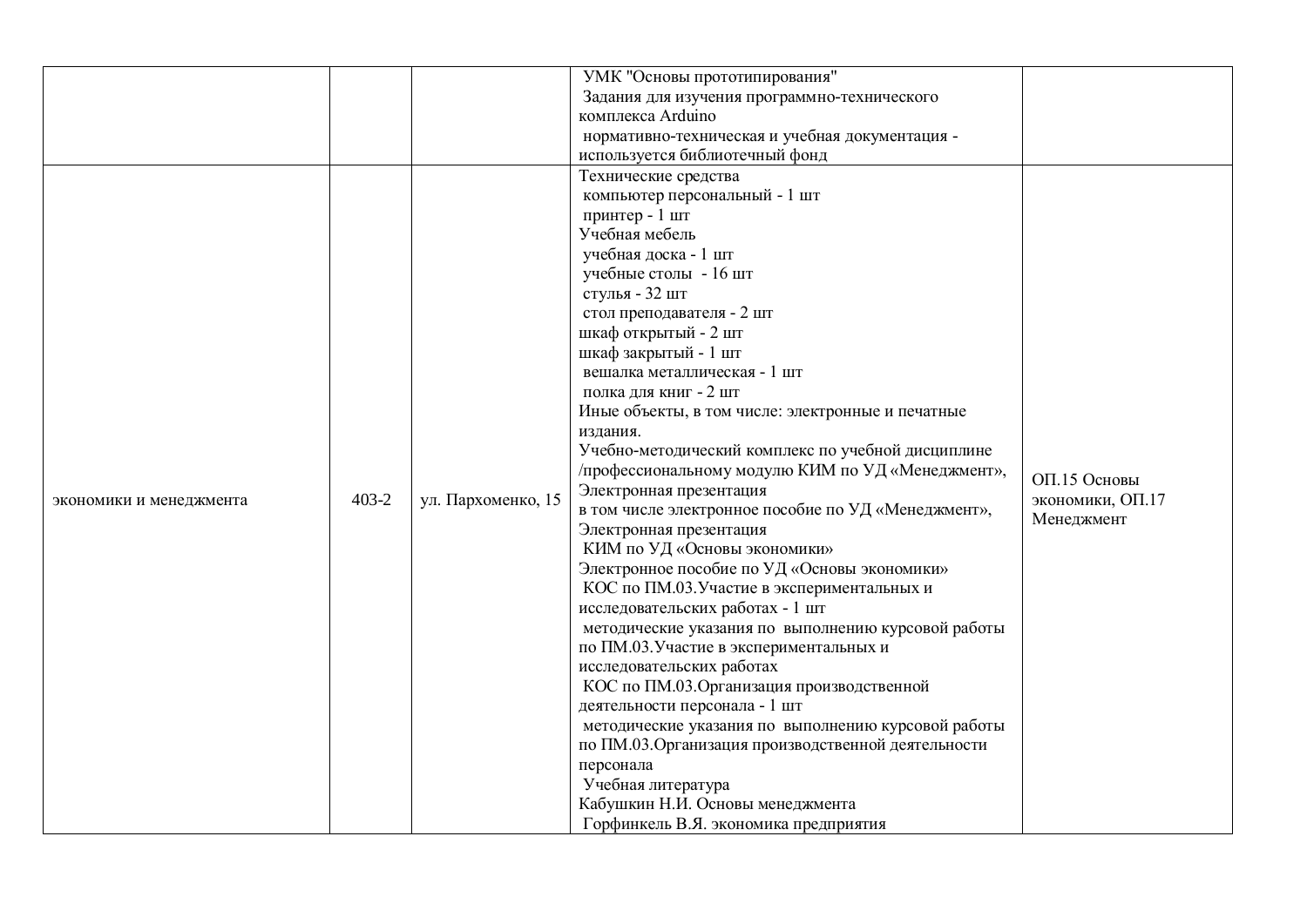| Лаборатории:                                                     |                          | Сергеев И.В. Экономика предприятия<br>Чечевицына Л.Н. Экономика предприятия<br>Чечевицына Л.Н. Практикум по экономике предприятия<br>Носова С.С. Основы экономики Используется<br>библиотечный фонд                                                                                                                                                                                                                                                                                                                                                                                                                                                                                                                                                                                                                                                                                                                                                                            |                                                                                                                                                                                                                                                                                                                                                                    |
|------------------------------------------------------------------|--------------------------|--------------------------------------------------------------------------------------------------------------------------------------------------------------------------------------------------------------------------------------------------------------------------------------------------------------------------------------------------------------------------------------------------------------------------------------------------------------------------------------------------------------------------------------------------------------------------------------------------------------------------------------------------------------------------------------------------------------------------------------------------------------------------------------------------------------------------------------------------------------------------------------------------------------------------------------------------------------------------------|--------------------------------------------------------------------------------------------------------------------------------------------------------------------------------------------------------------------------------------------------------------------------------------------------------------------------------------------------------------------|
| сборки, монтажа и эксплуатации<br>средств вычислительной техники | $11-1$<br>пр. Ленина, 38 | Технические средства<br>компьютер персональный с выходом в интернет - 16 шт<br>ноутбук - 1 шт<br>принтер (МФУ) - 1 шт<br>3D-принтер - 3 шт<br>интерактивная доска - 1 шт<br>проектор - 1 шшт<br>документ-камера - 1 шт<br>учебная платформа NI ELVIS II - 1 шт<br>Оборудование<br>квадрокоптер - 1 шт<br>робот на гусеничной платформе - 1 шт<br>робот "Хексапод" - 1 шт<br>фрезерный станок с ЧПУ - 1 шт<br>микрокомпьютерОтаnge PI с доп. устройствами - 15 шт<br>микроконтроллерные отладочные комплесы - 15 шт<br>Учебная мебель<br>стол компьютерный - 21 шт<br>подставка для компьютера - 16 шт<br>стол учителя - 1 шт<br>стул компьютерный - 16 шт<br>шкаф книжный - 1 шт<br>витрина стеклянная - 2 шт<br>угловой стеллаж для книг - 1 шт<br>Иные объекты, в том числе: электронные и печатные<br>издания<br>методическая документация на комплекс LabVIEW 8.20 -<br>$1 \text{ m}$<br>нормативно-техническая и учебная документация -<br>используется библиотечный фонд | ОП.11 Источники<br>питания средств<br>вычислительной техники<br>ОП.14 Конструирование,<br>производство и<br>эксплуатация СВТ<br>МДК.04.01 Выполнение<br>работ по профессии<br>Оператор электронно-<br>вычислительных и<br>вычислительных машин<br>УП.05.01 Учебная<br>практика по выполнению<br>работ по профессии<br>Наладчик<br>технологического<br>оборудования |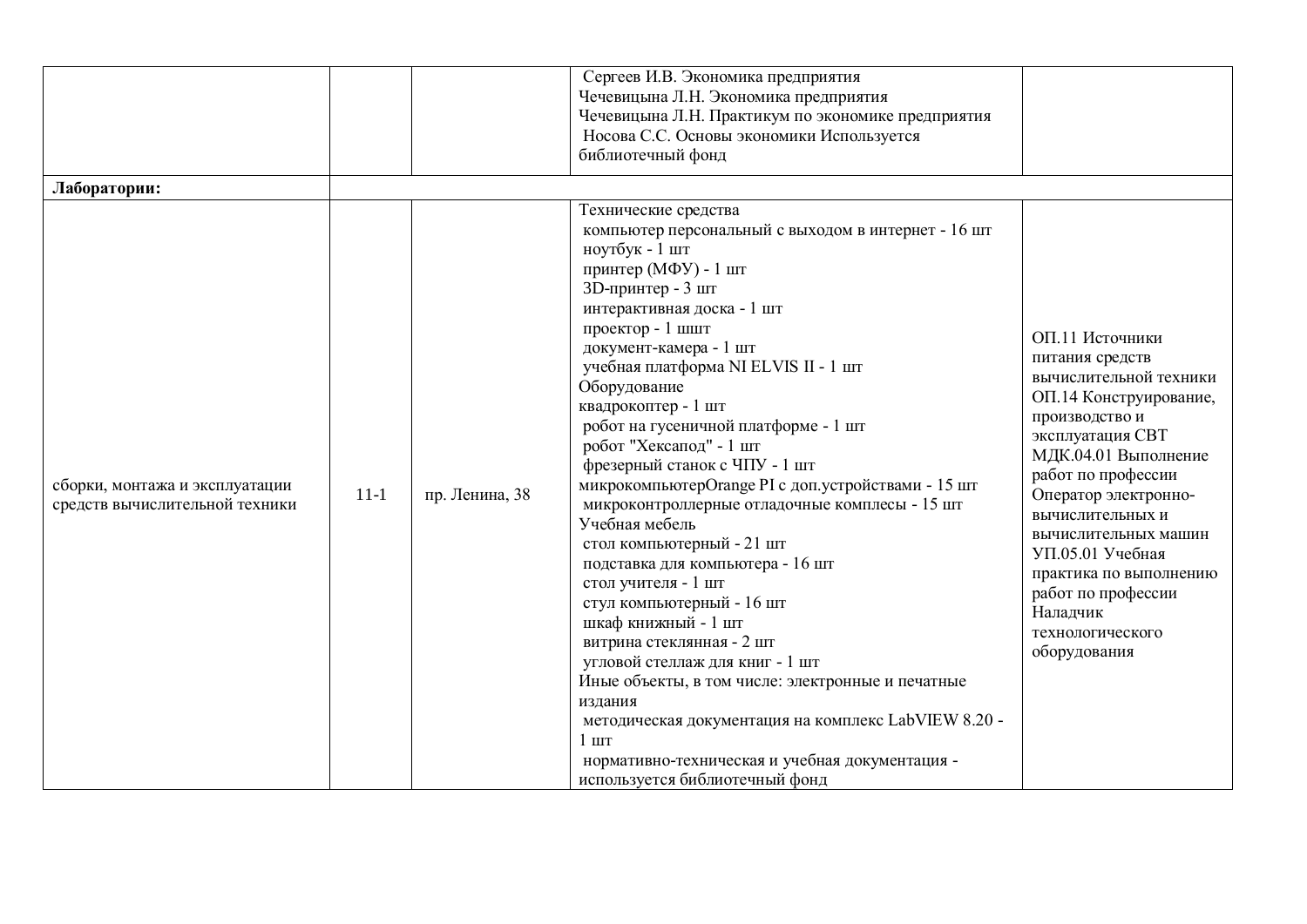| операционных систем и сред | $221 - 2$ | ул. Пархоменко, 15 | Технические средства<br>компьютер персональный (в сборе) - 15 шт<br>многофункциональное устройство - 1 шт<br>интерактивный комплекс - 1 шт<br>проектор - 1 шт<br>ноутбук - 1 шт<br>Учебная мебель<br>стол (учительский) - 2 шт<br>шкаф книжный - 1 шт<br>стол компьютерный - 15 шт<br>стул компьютерный - 13 шт<br>флипчарт - 1 шт<br>Печатные издания<br>Иванова, Г.С. Технология программирования: учебник. -<br>3-е изд., стер. – М.: КНОРУС, 2013. – 336 с. - 1 шт<br>Лафоре, Р. Объектно-ориентированное программирование<br>в С++. Классика ComputerScience. 4-е изд. - СПб.: Питер,<br>$2005. - 924$ c. - 1 $\text{I}$<br>Прата, С. Язык программирования С++. Лекции и<br>упражнения, 6-е изд.: Пер.с англ. - М.: ООО<br>«И.Д.Вильямс», 2013. - 1248 с. - 1 шт<br>Жук, А.П. Защита информации: Учеб. Пособие. - М.:<br>ИНФРА-М, 2013. - 392 с. - 1 шт<br>Орлов, С.А. Технологии разработки программного<br>обеспечения: Учебник для вузов. 4-е изд. Стандарт<br>третьего поколения. - СПб.: Питер, 2012. - 608 с. - 1 шт<br>Программное обеспечение<br>Операционная система Windows 7 - 16 шт<br>MicrosoftOffice 2007 (Word, Excel, Access, PowerPoint,<br>Visio, Publisher, Outlook) - 16 шт<br>VisualStudioCommunity - 15 шт | ОП.07 Операционные<br>системы и среды |
|----------------------------|-----------|--------------------|----------------------------------------------------------------------------------------------------------------------------------------------------------------------------------------------------------------------------------------------------------------------------------------------------------------------------------------------------------------------------------------------------------------------------------------------------------------------------------------------------------------------------------------------------------------------------------------------------------------------------------------------------------------------------------------------------------------------------------------------------------------------------------------------------------------------------------------------------------------------------------------------------------------------------------------------------------------------------------------------------------------------------------------------------------------------------------------------------------------------------------------------------------------------------------------------------------------------------------------|---------------------------------------|
|----------------------------|-----------|--------------------|----------------------------------------------------------------------------------------------------------------------------------------------------------------------------------------------------------------------------------------------------------------------------------------------------------------------------------------------------------------------------------------------------------------------------------------------------------------------------------------------------------------------------------------------------------------------------------------------------------------------------------------------------------------------------------------------------------------------------------------------------------------------------------------------------------------------------------------------------------------------------------------------------------------------------------------------------------------------------------------------------------------------------------------------------------------------------------------------------------------------------------------------------------------------------------------------------------------------------------------|---------------------------------------|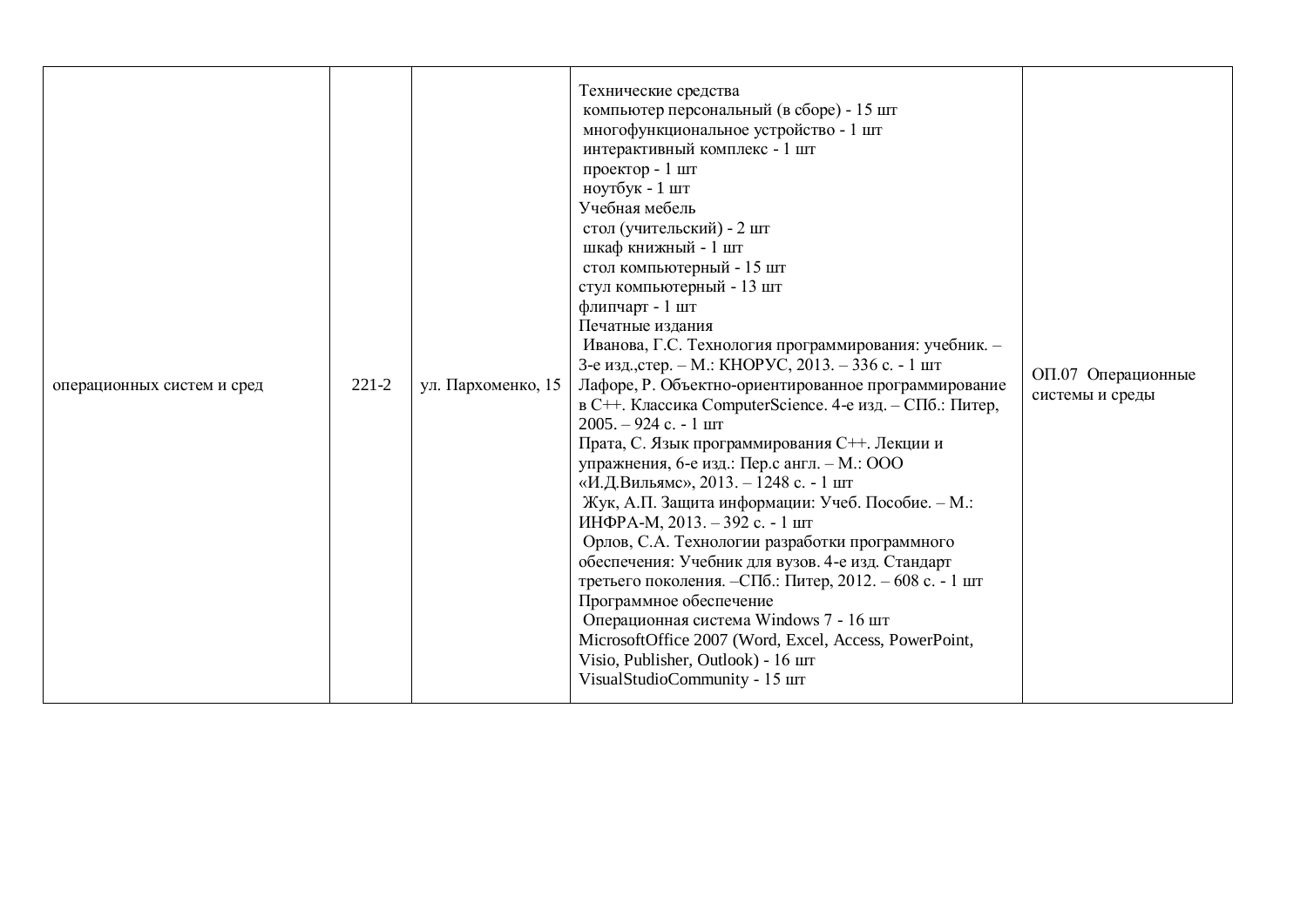| интернет-технологий;<br>программирования | 216-2 | ул. Пархоменко, 15 | Технические средства<br>компьютер персональный - 16 шт<br>Учебная мебель<br>учебная доска - 1 шт<br>ученическая парта - 1 шт<br>стол компьютерный - 16 шт<br>стул ученический - 1 шт<br>стул «Престиж» - 16 шт<br>Иные объекты, в том числе: электронные и печатные<br>издания<br>методические указания к выполнению практических работ<br>по дисциплине "Информатика"<br>КИМы по дисциплине "Информатика"<br>методические указания к выполнению практических работ<br>по дисциплине "Численные методы"<br>КИМы по дисциплине "Численные методы"<br>методические указания к выполнению практических работ<br>по дисциплине "Математическое моделирование"<br>КИМы по дисциплине "Математическое моделирование"<br>методические указания к выполнению практических работ<br>по дисциплине "Web-дизайн"<br>КИМы по дисциплине "Web-дизайн" | ОП.16 Web-дизайн<br>ОП.09 Основы<br>алгоритмизации и<br>программирования |
|------------------------------------------|-------|--------------------|------------------------------------------------------------------------------------------------------------------------------------------------------------------------------------------------------------------------------------------------------------------------------------------------------------------------------------------------------------------------------------------------------------------------------------------------------------------------------------------------------------------------------------------------------------------------------------------------------------------------------------------------------------------------------------------------------------------------------------------------------------------------------------------------------------------------------------------|--------------------------------------------------------------------------|
|------------------------------------------|-------|--------------------|------------------------------------------------------------------------------------------------------------------------------------------------------------------------------------------------------------------------------------------------------------------------------------------------------------------------------------------------------------------------------------------------------------------------------------------------------------------------------------------------------------------------------------------------------------------------------------------------------------------------------------------------------------------------------------------------------------------------------------------------------------------------------------------------------------------------------------------|--------------------------------------------------------------------------|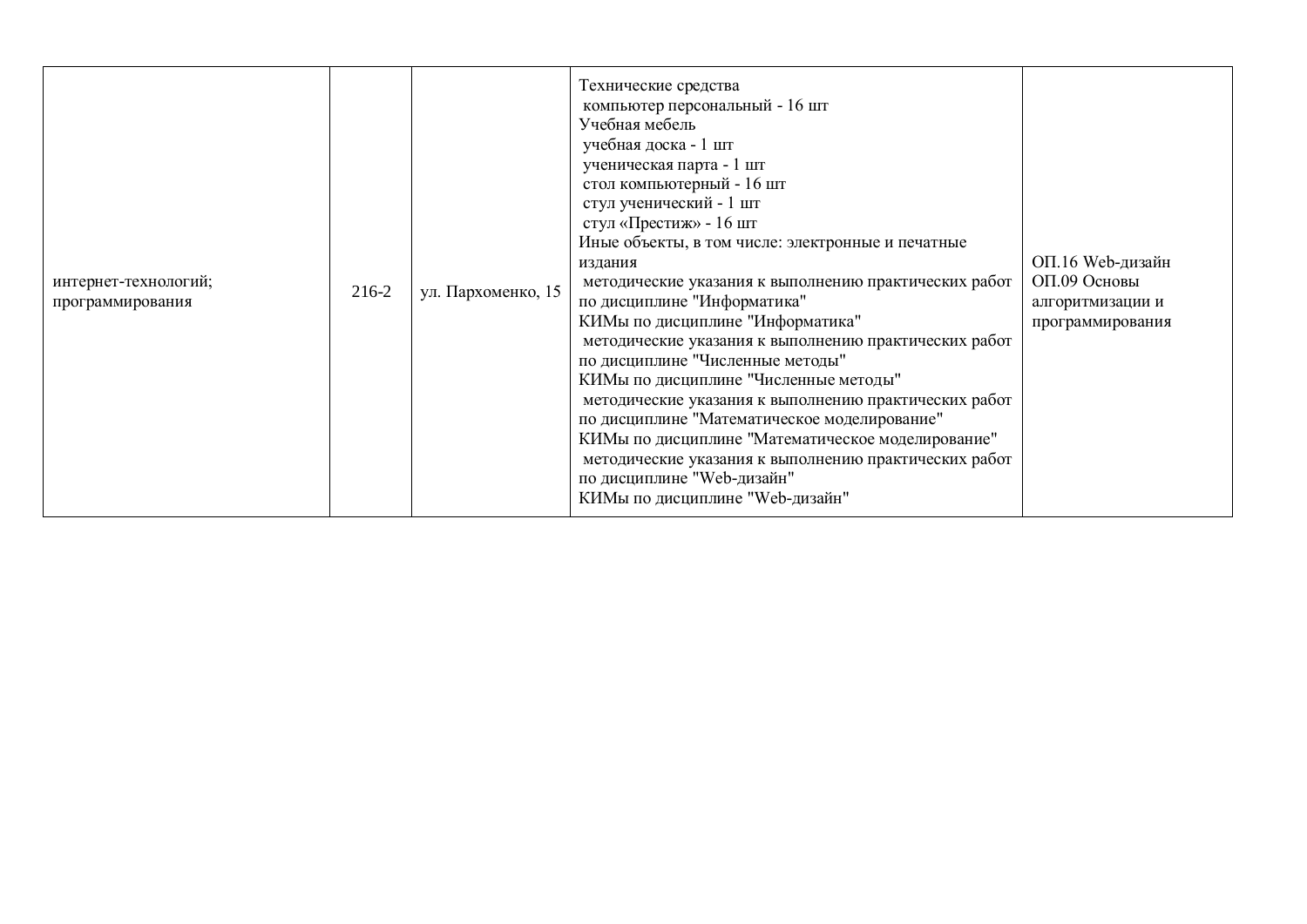| информационных технологий                | $26-1$    | пр. Ленина, 38     | Технические средства<br>компьютер персональный в сборе с выходом в интернет -<br>$16 \text{ m}$<br>многофункциональное устройство Canon LB - 1 шт<br>интерактивный комплекс - 1 шт<br>колонки (2 шт) - 6 шт<br>микрокалькуляторы SITIZEN - 13 шт<br>HUB D-Link - 1 IIIT<br>Учебная мебель<br>стол компьютерный - 16 шт<br>стол письменный - 1 шт<br>стул ученический - 13 шт<br>стул Престиж - 17 шт<br>Иные объекты, в том числе: электронные и печатные<br>издания<br>учебно-методический комплекс по учебной дисциплине<br>информационные технологии в профессиональной<br>деятельности, методические указания к выполнению<br>практических работ по дисциплине «Информационные<br>технологии в профессиональной деятельности»<br>КИМы по дисциплине<br>учебно-методический комплекс по учебной дисциплине<br>«Информатика»<br>методические указания к выполнению практических работ<br>по дисциплине «Информатика» | ОП.05 Информационные<br>технологии<br>МДК.05.02<br>Информационная<br>безопасность                                                                                                   |
|------------------------------------------|-----------|--------------------|------------------------------------------------------------------------------------------------------------------------------------------------------------------------------------------------------------------------------------------------------------------------------------------------------------------------------------------------------------------------------------------------------------------------------------------------------------------------------------------------------------------------------------------------------------------------------------------------------------------------------------------------------------------------------------------------------------------------------------------------------------------------------------------------------------------------------------------------------------------------------------------------------------------------|-------------------------------------------------------------------------------------------------------------------------------------------------------------------------------------|
| компьютерных сетей и<br>телекоммуникаций | $307 - 2$ | ул. Пархоменко, 15 | Технические средства<br>персональный компьютер с выходом в Интернет - 9 шт<br>Оборудование<br>типовой комплект учебного оборудования «Глобальные<br>компьютерные сети» - 1 шт<br>Учебная мебель<br>стол ученический - 9 шт<br>стол ученический одноместный - 3 шт<br>стул компьютерный - 8 шт<br>стул ученический - 5 шт<br>шкаф двухстворчатый - 1 шт                                                                                                                                                                                                                                                                                                                                                                                                                                                                                                                                                                 | ОП.12 Инструментальные<br>средства разработки<br>компьютерных систем и<br>комплексов<br>ОП.13 Компьютерное<br>моделирование<br>МДК.05.01<br>Компьютерные сети и<br>телекоммуникации |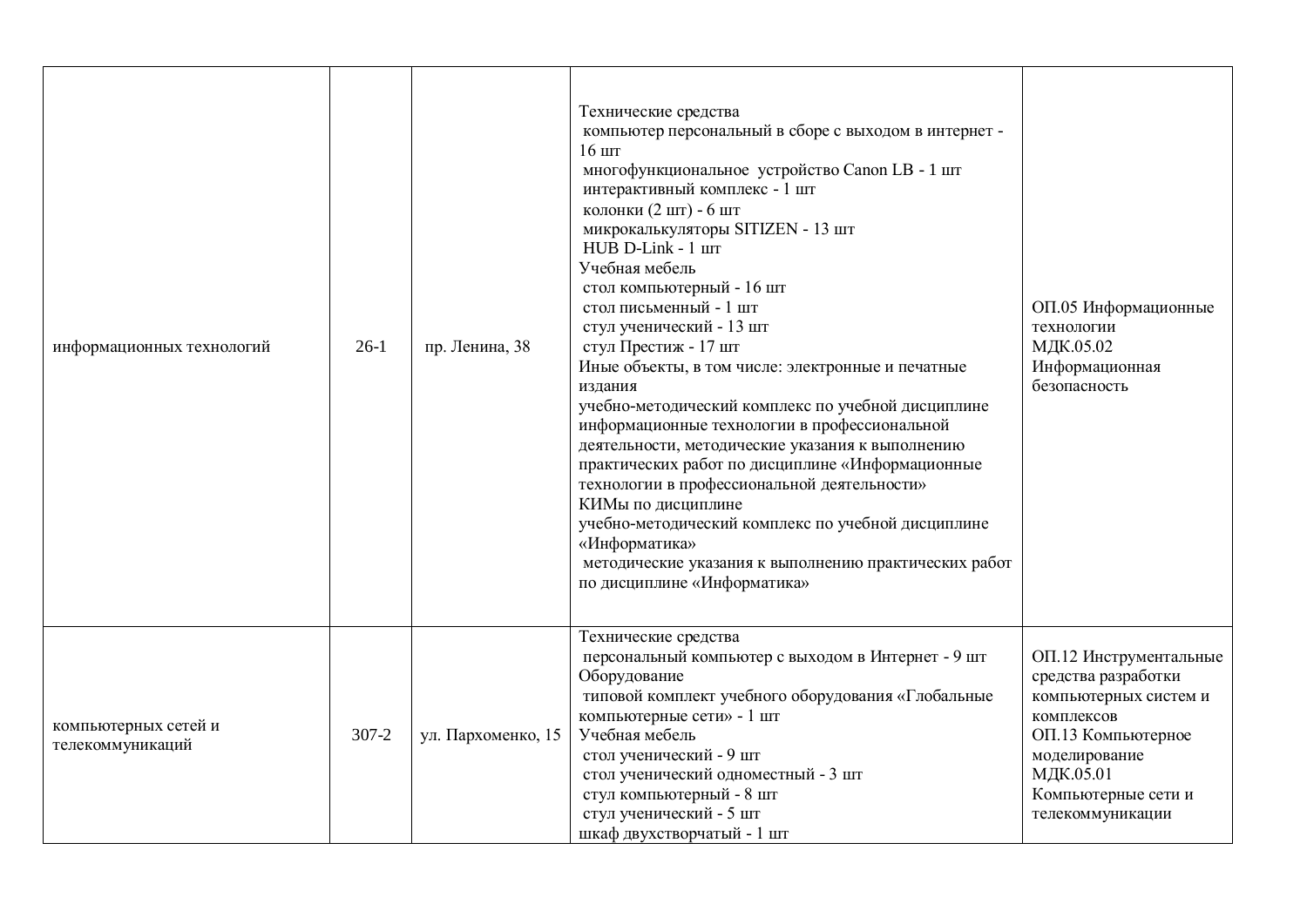| скамейка - 1 шт                                         |  |
|---------------------------------------------------------|--|
| Иные объекты, в том числе: электронные и печатные       |  |
| издания                                                 |  |
| учебно-методический комплекс по междисциплинарному      |  |
| курсу "Компьютерные сети и телекоммуникации"            |  |
| методические указания к выполнению практических работ   |  |
| по МДК "Компьютерные сети и телекоммуникации"           |  |
| КИМы по МДК "Компьютерные сети и                        |  |
| телекоммуникации"                                       |  |
| учебно-методический комплекс по междисциплинарному      |  |
| курсу "Инфокоммуникационные системы и сети"             |  |
| методические указания к выполнению практических работ   |  |
| по МДК "Инфокоммуникационные системы и сети"            |  |
| КИМы по МДК "Инфокоммуникационные системы и сети"       |  |
| в т. ч. электронные пособия Учебное пособие "Глобальные |  |
| компьютерные сети"                                      |  |
| пособие по управлению типовым комплектом учебного       |  |
| оборудования "Глобальные компьютерные сети"             |  |
| лабораторный практикум по теме "Администрирование       |  |
| коммутаторов"                                           |  |
| в т. ч. печатные издания                                |  |
| Кенин А.М. Практическое руководство системного          |  |
| администратора. - 2-е изд. - СПб.: Издательство «БХВ-   |  |
| Петербург», 2013. - 544 стр. - 1 шт                     |  |
| Технологии коммутации и маршрутизации в локальных       |  |
| компьютерных сетях: учебное пособие / Е.В. Смирнова,    |  |
| А.В. Пролетарский. М.: Издательство МГТУ им. Н.Э.       |  |
| Баумана, 2013. - 389 стр. - 1 шт                        |  |
| Уилсон Э. Мониторинг и анализ сетей. - М.: Издательство |  |
| «Лори», 2013. - 350 стр. - 1 шт                         |  |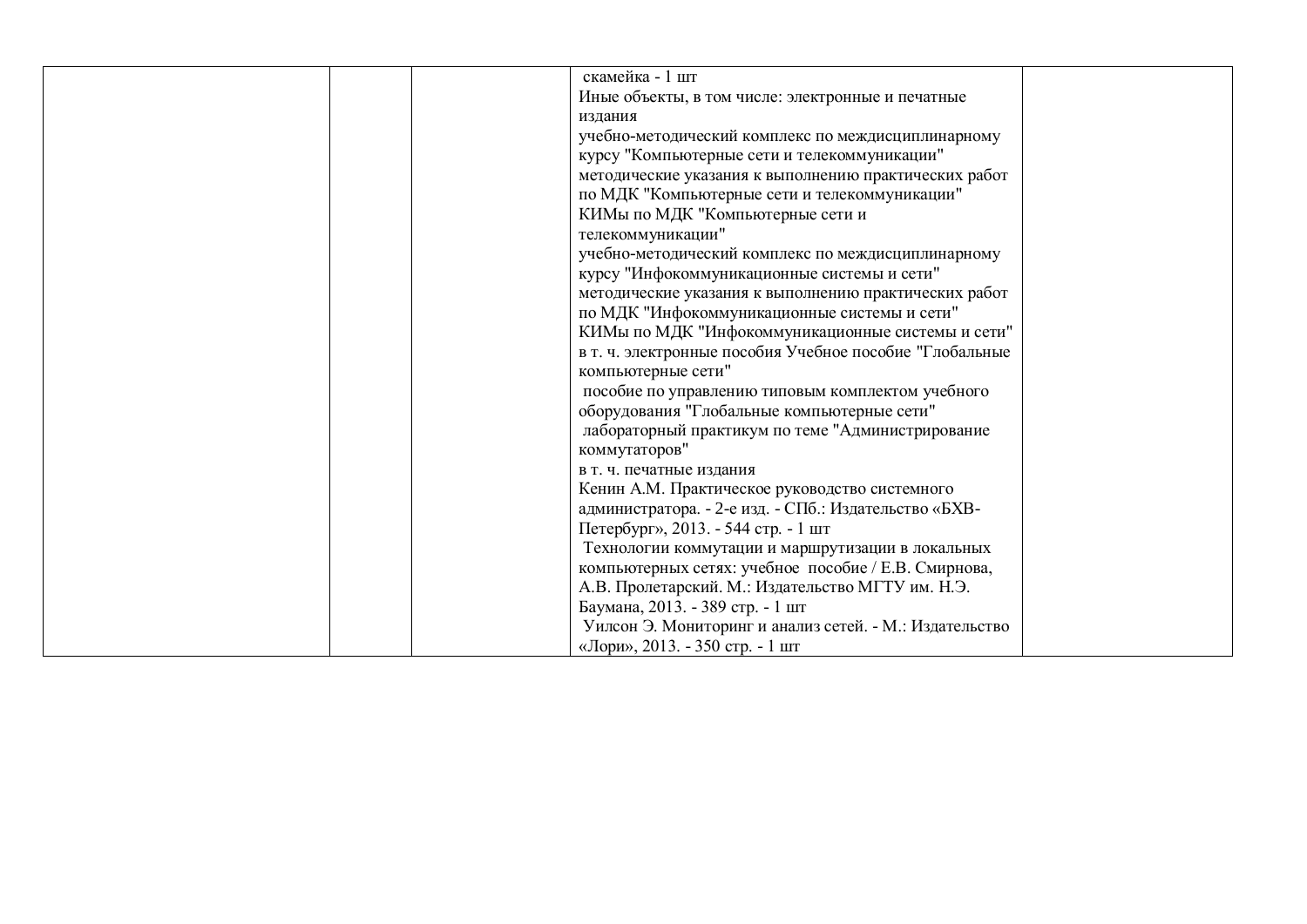| автоматизированных    | $303 - 2$ | ул. Пархоменко, 15      | Учебная мебель<br>стол ученический - 18 шт<br>стол ученический одноместный - 2 шт<br>доска магнитная - 1 шт<br>стул ученический - 27 шт<br>шкаф двухстворчатый - 1 шт                                                                                                                                                                                                                                                                                                                                                                                                                                                                                                              | МДК.01.02<br>Проектирование                                                                                              |
|-----------------------|-----------|-------------------------|------------------------------------------------------------------------------------------------------------------------------------------------------------------------------------------------------------------------------------------------------------------------------------------------------------------------------------------------------------------------------------------------------------------------------------------------------------------------------------------------------------------------------------------------------------------------------------------------------------------------------------------------------------------------------------|--------------------------------------------------------------------------------------------------------------------------|
| информационных систем |           |                         | Иные объекты, в том числе: электронные и печатные<br>издания<br>в т. ч. печатные издания<br>Олифер В.Г., Олифер Н.А. Компьютерные сети.<br>Принципы, технологии, протоколы. - СПб.: Издательство<br>«Питер», 2008. - 958 стр. - 1 шт                                                                                                                                                                                                                                                                                                                                                                                                                                               | цифровых устройств                                                                                                       |
| электронной техники   | $76-3$    | ул. Карла Маркса,<br>34 | Оборудование<br>лабораторные стенды комбинированные для проведения<br>11 лабораторных работ - 8 шт<br>Учебная мебель<br>ученическая парта - 2 шт<br>стол-пульт преподавателя - 1 шт<br>стул ученический - 16 шт<br>стул преподавателя - 1 шт<br>Иные объекты, в том числе: электронные и печатные<br>издания<br>учебно-методический комплекс по учебной дисциплине /<br>профессиональному модулю «Электротехника и<br>электроника», «Типовые элементы систем автоматического<br>управления»<br>методические указания к выполнению лабораторных<br>работ по дисциплинам: «Электротехника и электроника»,<br>«Типовые элементы систем автоматического управления» -<br>$8 \text{ m}$ | Оп.03 Прикладная<br>электроника<br>МДК.03.01 Техническое<br>обслуживание и ремонт<br>компьютерных систем и<br>комплексов |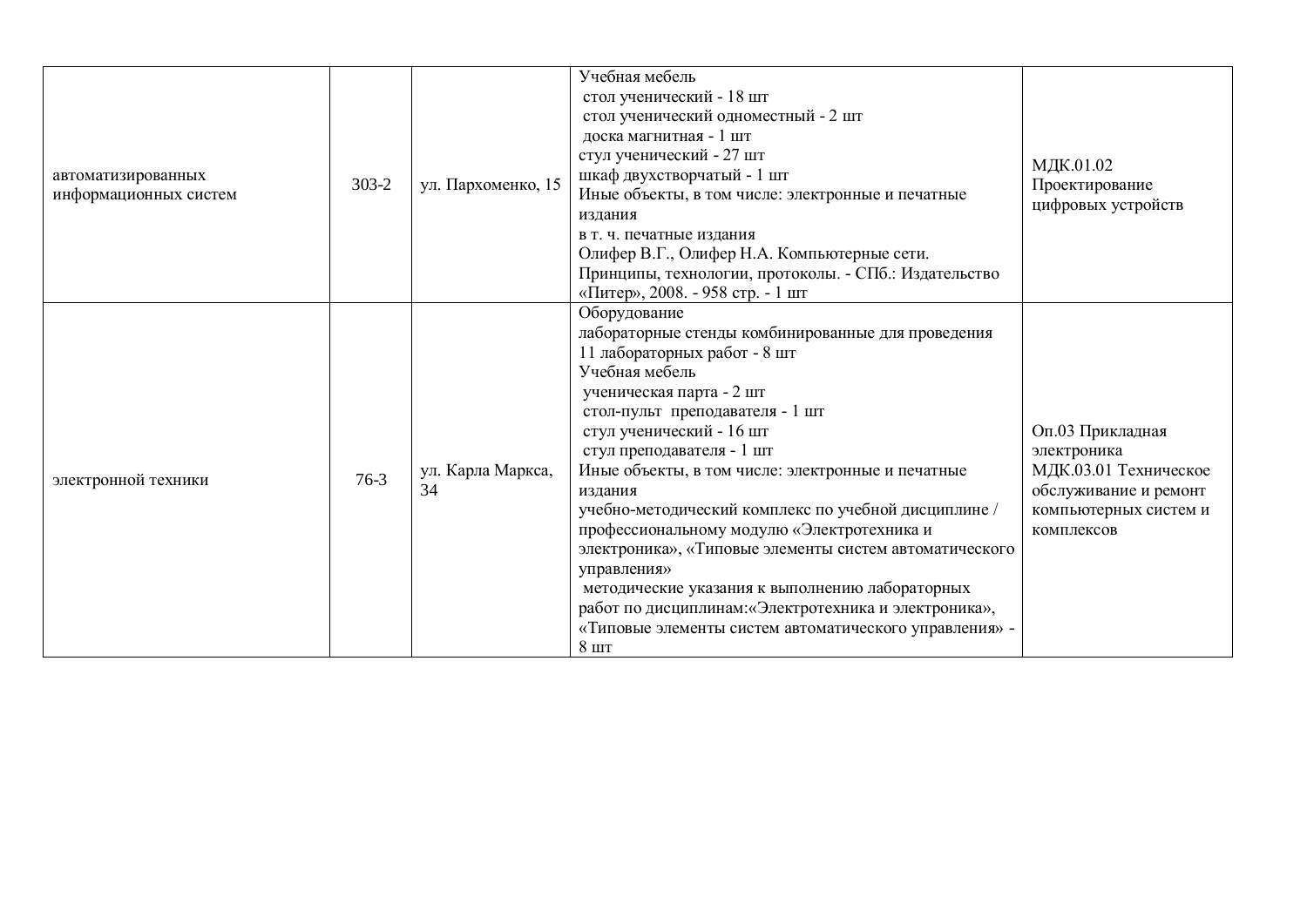|                       |          |                         | Технические средства<br>компьютер персональный - 12 шт<br>интерактивная доска - 1 шт<br>проектор - 1 шт<br>сканер Mustek 1200 CP - 1 шт<br>микрокалькуляторы SITIZEN - 13 шт                                                                                                                                                                                                                                                                                                                                                                                                                                                                                                                                                   |                                   |
|-----------------------|----------|-------------------------|--------------------------------------------------------------------------------------------------------------------------------------------------------------------------------------------------------------------------------------------------------------------------------------------------------------------------------------------------------------------------------------------------------------------------------------------------------------------------------------------------------------------------------------------------------------------------------------------------------------------------------------------------------------------------------------------------------------------------------|-----------------------------------|
| цифровой схемотехники | $80 - 3$ | ул. Карла Маркса,<br>34 | Учебная мебель<br>стол компьютерный - 16 шт<br>стол преподавателя - 1 шт<br>тумба угловая - 2 шт<br>стул ученический - 6 шт<br>стул «Престиж» - 10 шт<br>шкаф - 1 шт<br>вешалка металлическая - 2 шт<br>Иные объекты, в том числе: электронные и печатные<br>издания<br>учебно-методический комплекс по учебной дисциплине<br>Информационные технологии<br>методические указания по выполнению практических<br>работ по дисциплине «Информационные технологии»<br>учебно-методический комплекс по учебной дисциплине<br>Информационные технологии в профессиональной<br>леятельности<br>методические указания по выполнению практических<br>работ по дисциплине «Информационные технологии в<br>профессиональной деятельности» | МДК 01.01Цифровая<br>схемотехника |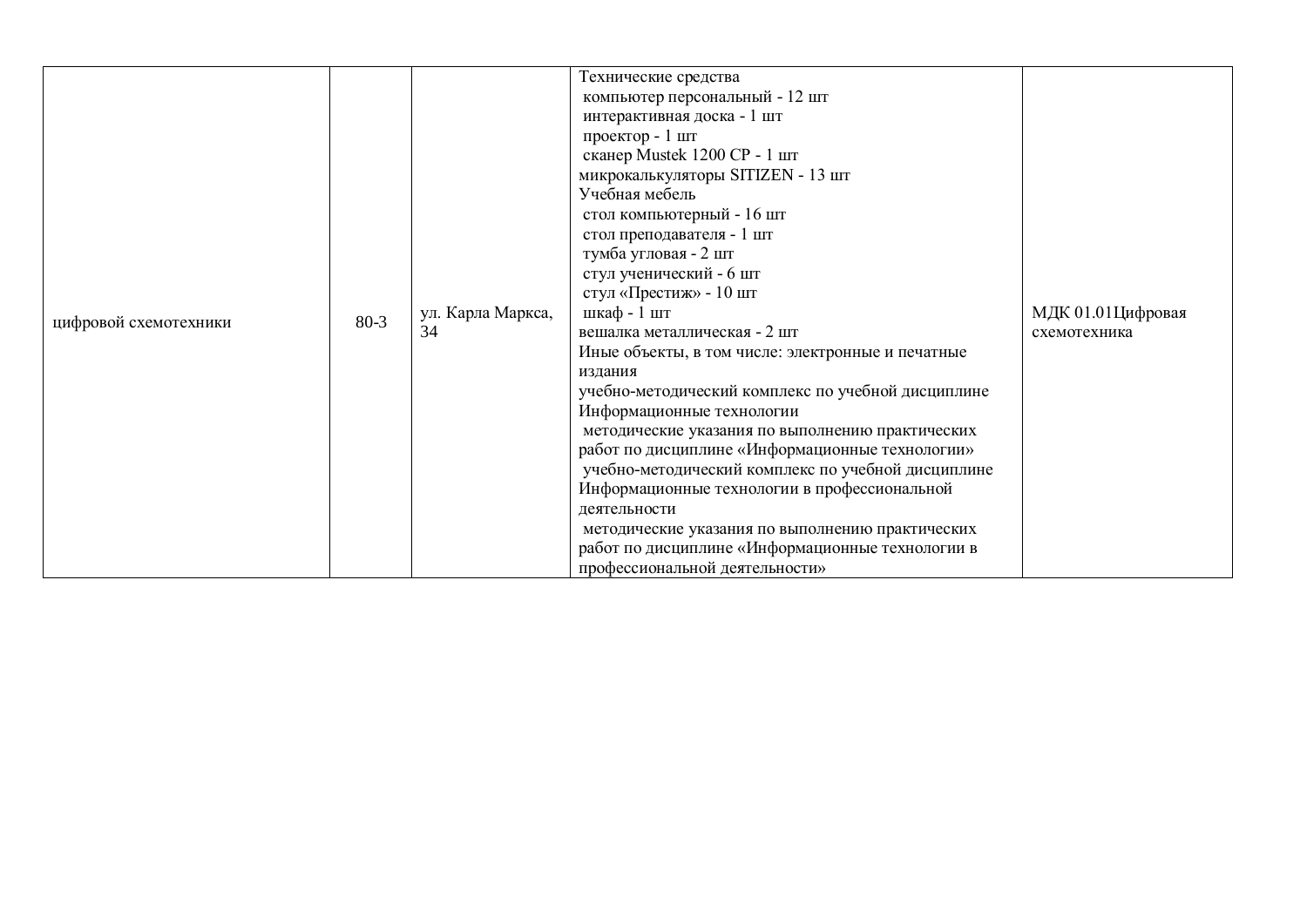| Микропроцессоровимикропроцессо<br>$36-1$<br>рныхсистем | пр. Ленина, 38 | Технические средства<br>компьютер персональный - 6 шт<br>Оборудование<br>станции мехатроники - 5 шт<br>лабораторное оборудование "Частотный электропривод" -<br>5 <sub>IIIT</sub><br>Учебная мебель<br>ученическая парта - 6 шт<br>стул ученический - 14 шт<br>шкаф деревянный узкий - 1 шт<br>маркерная доска - 1 шт<br>Иные объекты, в том числе: электронные и печатные<br>издания<br>учебно-методический комплекс по учебной дисциплине /<br>профессиональному модулю Лабораторный практикум по<br>"микропроцессорные системы и программируемые<br>контроллеры"<br>уетодические указания к выполнению практических работ<br>по дисциплине "Микропроцессоры и программируемые<br>микроконтроллеры"<br>электронный учебник "Программируемые контроллеры<br><b>SIMATIC S7"</b><br>электронные пособия и учебники по дисциплине<br>"Автоматизированные системы управления<br>технологическим процессом" | МДК.02.01<br>Микропроцессорные<br>системы<br>УП.02.01 Учебная<br>практика<br>(микропроцессорные<br>системы) |
|--------------------------------------------------------|----------------|---------------------------------------------------------------------------------------------------------------------------------------------------------------------------------------------------------------------------------------------------------------------------------------------------------------------------------------------------------------------------------------------------------------------------------------------------------------------------------------------------------------------------------------------------------------------------------------------------------------------------------------------------------------------------------------------------------------------------------------------------------------------------------------------------------------------------------------------------------------------------------------------------------|-------------------------------------------------------------------------------------------------------------|
|--------------------------------------------------------|----------------|---------------------------------------------------------------------------------------------------------------------------------------------------------------------------------------------------------------------------------------------------------------------------------------------------------------------------------------------------------------------------------------------------------------------------------------------------------------------------------------------------------------------------------------------------------------------------------------------------------------------------------------------------------------------------------------------------------------------------------------------------------------------------------------------------------------------------------------------------------------------------------------------------------|-------------------------------------------------------------------------------------------------------------|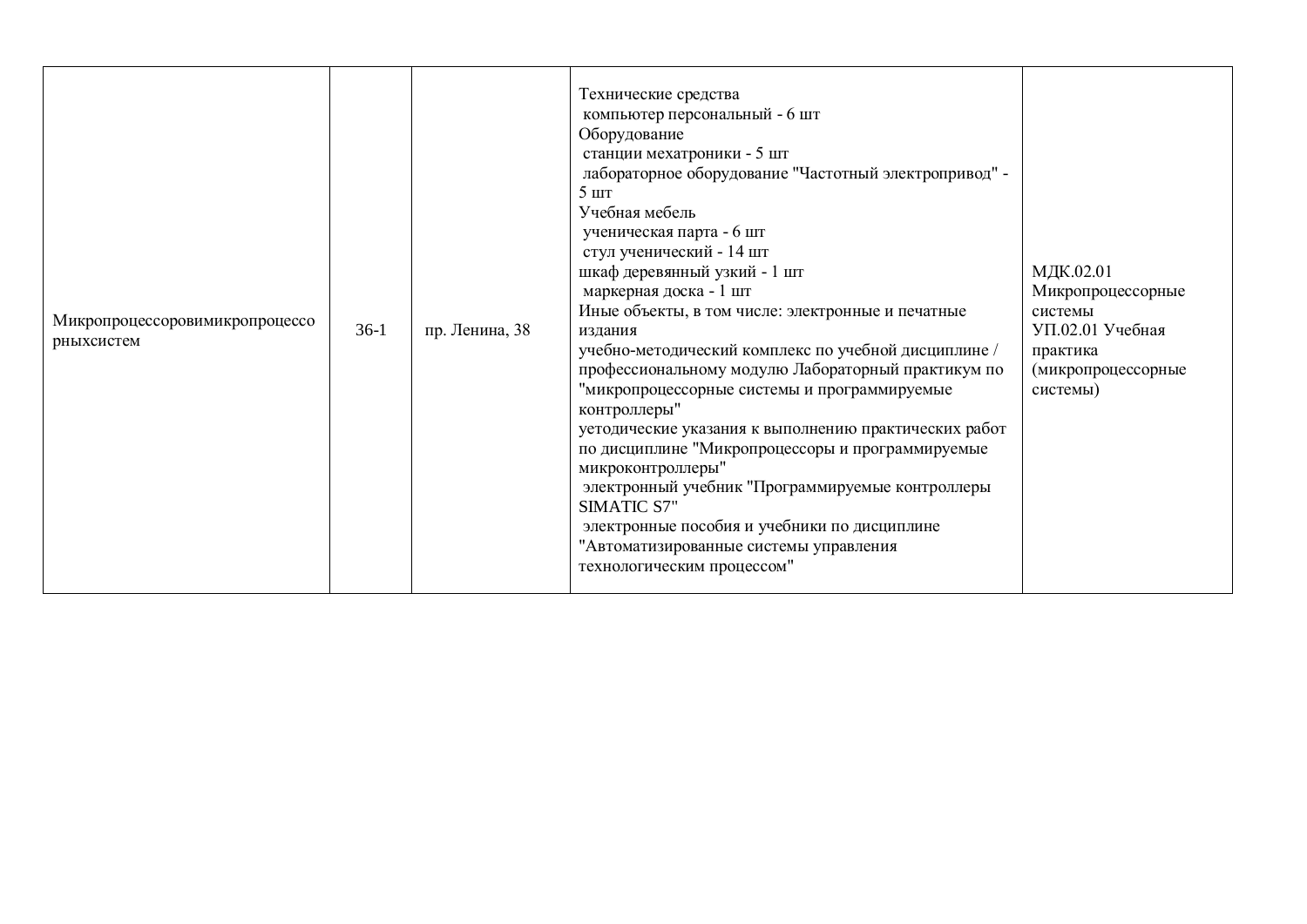| Периферийныхустройств | 319-2 | ул. Пархоменко, 15 | Технические средства<br>компьютер персональный с выходом в Интернет - 16 шт<br>колонки компьютерные - 1 шт<br>Сканер планшетный - 1 шт<br>МФУ - 1 шт<br>Интерактивная доска - 1 шт<br>Учебная мебель<br>Стол компьютерный - 15 шт<br>Стул «Престиж» - 1 шт<br>Стол учительский - 2 шт<br>Стул ученический - 21 шт<br>Шкаф двухстворчатый - 2 шт<br>Скамейка - 1 шт<br>Иные объекты, в том числе: электронные и печатные<br>издания<br>методические указания к выполнению практических работ<br>по дисциплине "Операционные системы и среды"<br>КИМы по дисциплине "Операционные системы и среды"<br>Методические указания к выполнению практических<br>работ по дисциплине "Архитектура компьютерных систем"<br>КИМы по дисциплине "Архитектура компьютерных<br>систем"<br>методические указания к выполнению практических работ<br>по дисциплине "Технические средства информатизации"<br>КИМы по дисциплине "Технические средства<br>информатизации"<br>методические указания к выполнению практических работ | МДК.02.02 Установка и<br>конфигурирование<br>периферийного<br>оборудования |
|-----------------------|-------|--------------------|-----------------------------------------------------------------------------------------------------------------------------------------------------------------------------------------------------------------------------------------------------------------------------------------------------------------------------------------------------------------------------------------------------------------------------------------------------------------------------------------------------------------------------------------------------------------------------------------------------------------------------------------------------------------------------------------------------------------------------------------------------------------------------------------------------------------------------------------------------------------------------------------------------------------------------------------------------------------------------------------------------------------|----------------------------------------------------------------------------|
|                       |       |                    | по МДК "Установка и конфигурирование периферийного                                                                                                                                                                                                                                                                                                                                                                                                                                                                                                                                                                                                                                                                                                                                                                                                                                                                                                                                                              |                                                                            |
|                       |       |                    | оборудования"<br>КИМы по МДК "Установка и конфигурирование<br>периферийного оборудования"<br>в т. ч. электронные пособия Электронное учебное пособие<br>для самостоятельной работы по теме "Цифровая обработка<br>звуковой информации"<br>Электронное издание:<br>Ташков П. Сбои и ошибки ПК. - СПб.: Издательство<br>«Питер», 2013. - 160 стр.<br>в т. ч. печатные издания<br>Асмаков С., Пахомов С. Железо 2011. СПб Издательство                                                                                                                                                                                                                                                                                                                                                                                                                                                                                                                                                                             |                                                                            |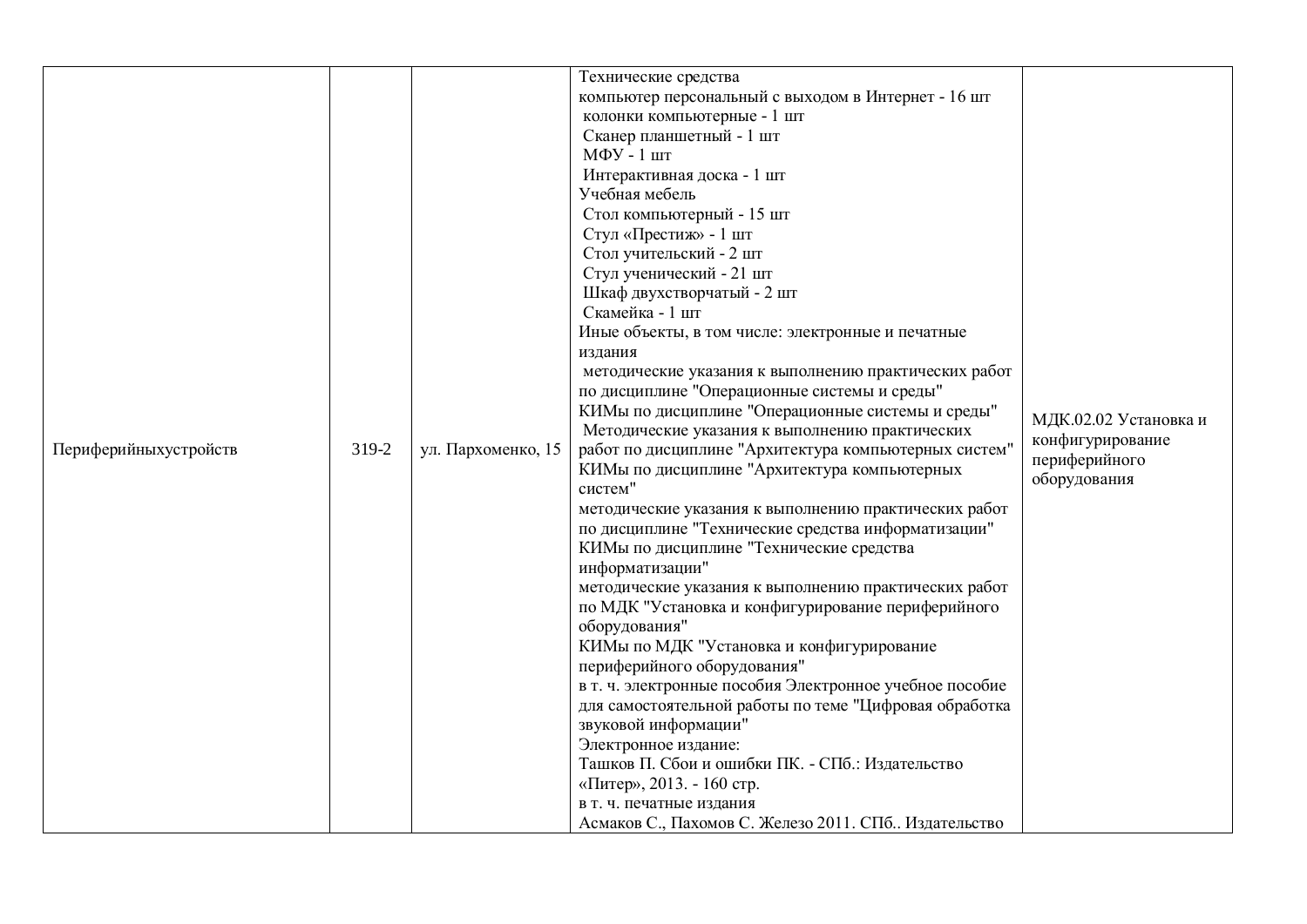|                |       |                    | «Питер», 2011. - 416 стр. - 1 шт<br>Газаров А. Устранение неисправностей и ремонт ПК<br>своими руками. - СПб.: Издательство «Питер», 2013. - 320<br>стр. - 1 шт<br>Гребенюк Е.И., Гребенюк Н.А. Технические средства<br>информатизации. - М.: Издательский центр «Академия»,<br>2013. - 352 стр. - 1 шт<br>Жуковцев М.Д., Прокди Р.Г., Финкова М.А. Сбои и<br>ошибки компьютера. 2-е изд. СПб.: Издательство «Наука и<br>Технрика», 2013. - 240 стр. - 1 шт<br>Кофлер М. Linux. Установка, настройка,<br>администрирование. - СПб.: Издательство «Питер», 2014. -<br>768 стр. - 1 шт<br>Лавровская О.Б. Технические средства информатизации.<br>Практикум: учебное пособие для студ. учреждений сред.<br>проф. образова-ния. - 2-е изд., стер. - М.: Издательский<br>центр «Академия», 2013. - 208 с. - 1 шт |                                 |
|----------------|-------|--------------------|--------------------------------------------------------------------------------------------------------------------------------------------------------------------------------------------------------------------------------------------------------------------------------------------------------------------------------------------------------------------------------------------------------------------------------------------------------------------------------------------------------------------------------------------------------------------------------------------------------------------------------------------------------------------------------------------------------------------------------------------------------------------------------------------------------------|---------------------------------|
| электротехники | 212-2 | ул. Пархоменко, 15 | Оборудование<br>комбинированные стенды - 8 шт<br>фототахометры - 8 шт<br>осцилографы - 5 шт<br>Учебная мебель<br>столы ученические - 8 шт<br>стулья - 16 шт<br>стол преподавателя - 1 шт<br>стул преподавателя - 1 шт<br>стеллаж - 1 шт<br>Иные объекты, в том числе: электронные и печатные<br>издания Комплект инструкций к лабораторным работам -<br>8 <sub>III</sub>                                                                                                                                                                                                                                                                                                                                                                                                                                     | ОП.02. Основы<br>электротехники |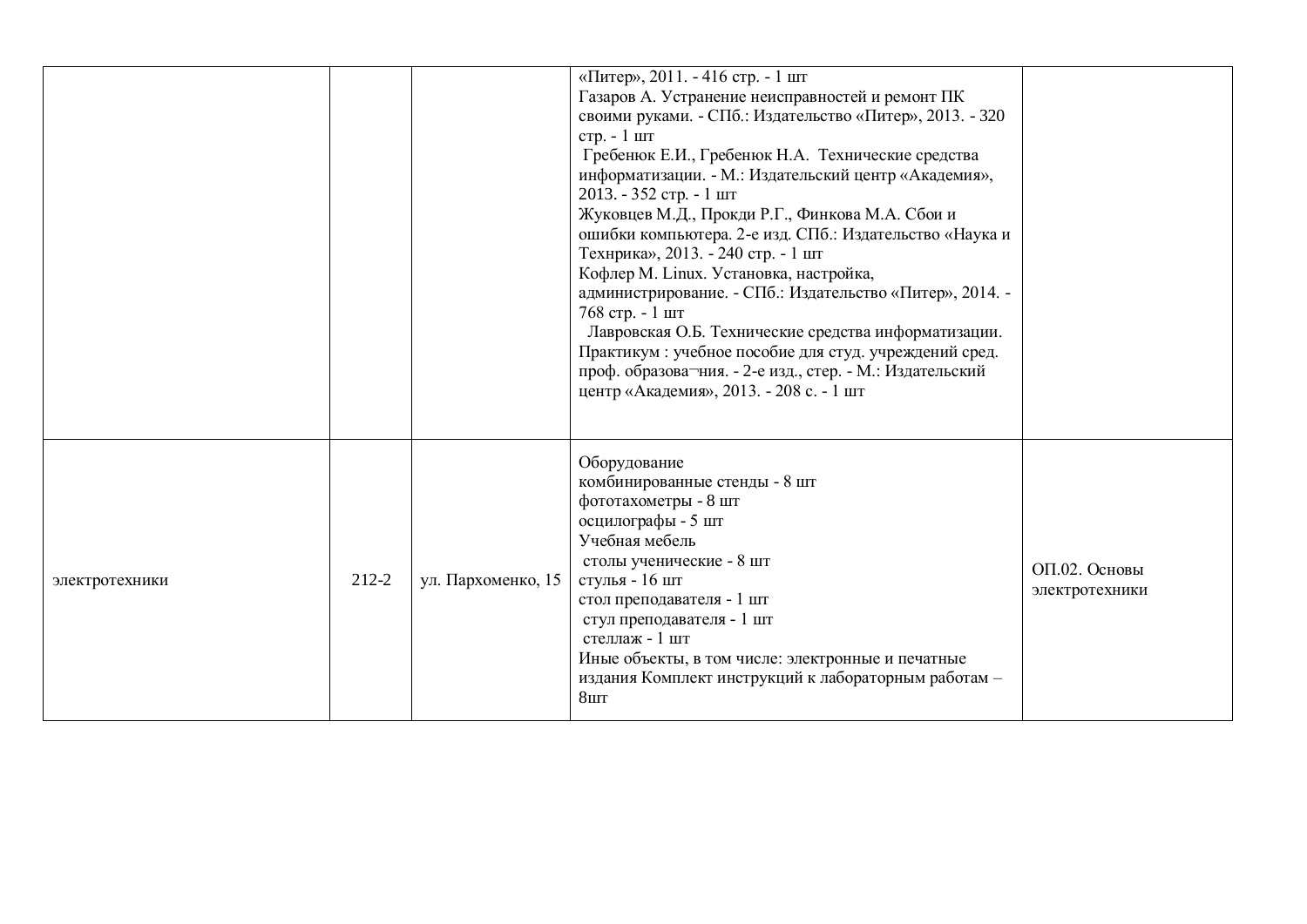| электротехнических измерений          | $72-3$ | ул. Карла Маркса,<br>34 | Оборудование<br>лабораторные стенды комбинированные для проведения 6<br>лабораторных работ - 5 шт<br>Учебная мебель<br>парта ученическая - 6 шт<br>стул ученический - 13 шт<br>стол-пульт преподавателя - 1 шт<br>стул мягкий - 1 шт                       | $O\Pi.04$<br>Электротехнические<br>измерения       |
|---------------------------------------|--------|-------------------------|------------------------------------------------------------------------------------------------------------------------------------------------------------------------------------------------------------------------------------------------------------|----------------------------------------------------|
|                                       |        |                         | Иные объекты, в том числе: электронные и печатные<br>издания<br>Комплект инструкций для проведения 6 лабораторных<br>работ - 12 шт                                                                                                                         |                                                    |
| дистанционных обучающих<br>технологий | 104-2  | ул. Пархоменко, 15      | Технические средства<br>компьютер персональный с выходом в интернет - 6 шт<br>принтер (МФУ) - 1 шт<br>Учебная мебель<br>стол компьютерный - 6 шт<br>стол учителя - 1 шт<br>стул компьютерный - 6 шт<br>шкаф книжный - 1 шт                                 |                                                    |
| Мастерские:                           |        |                         |                                                                                                                                                                                                                                                            |                                                    |
| электромонтажная                      | $70-3$ | ул. Карла Маркса,<br>34 | Оборудование<br>паяльные станции - 16 шт<br>специализированные столы - 16 шт<br>комплект инструментов (отвертки, пассатижи и т.д.)<br>Учебная мебель<br>стул мягкий - 1 шт<br>стул ученический - 16 шт<br>стол преподавателя - 1шт<br>доска меловая - 1 шт | УП 01.01 Учебная<br>практика<br>(электромонтажная) |
| Спортивный комплекс:                  |        |                         |                                                                                                                                                                                                                                                            |                                                    |
| спортивный зал                        |        | пр. Ленина, 38          | Спортивный инвентарь<br>Мяч баскетбольный - 15 шт<br>Сетка б/б - 2 шт<br>Ботинки лыжные - 90 пар                                                                                                                                                           | ОГСЭ.04 Физическая<br>культура                     |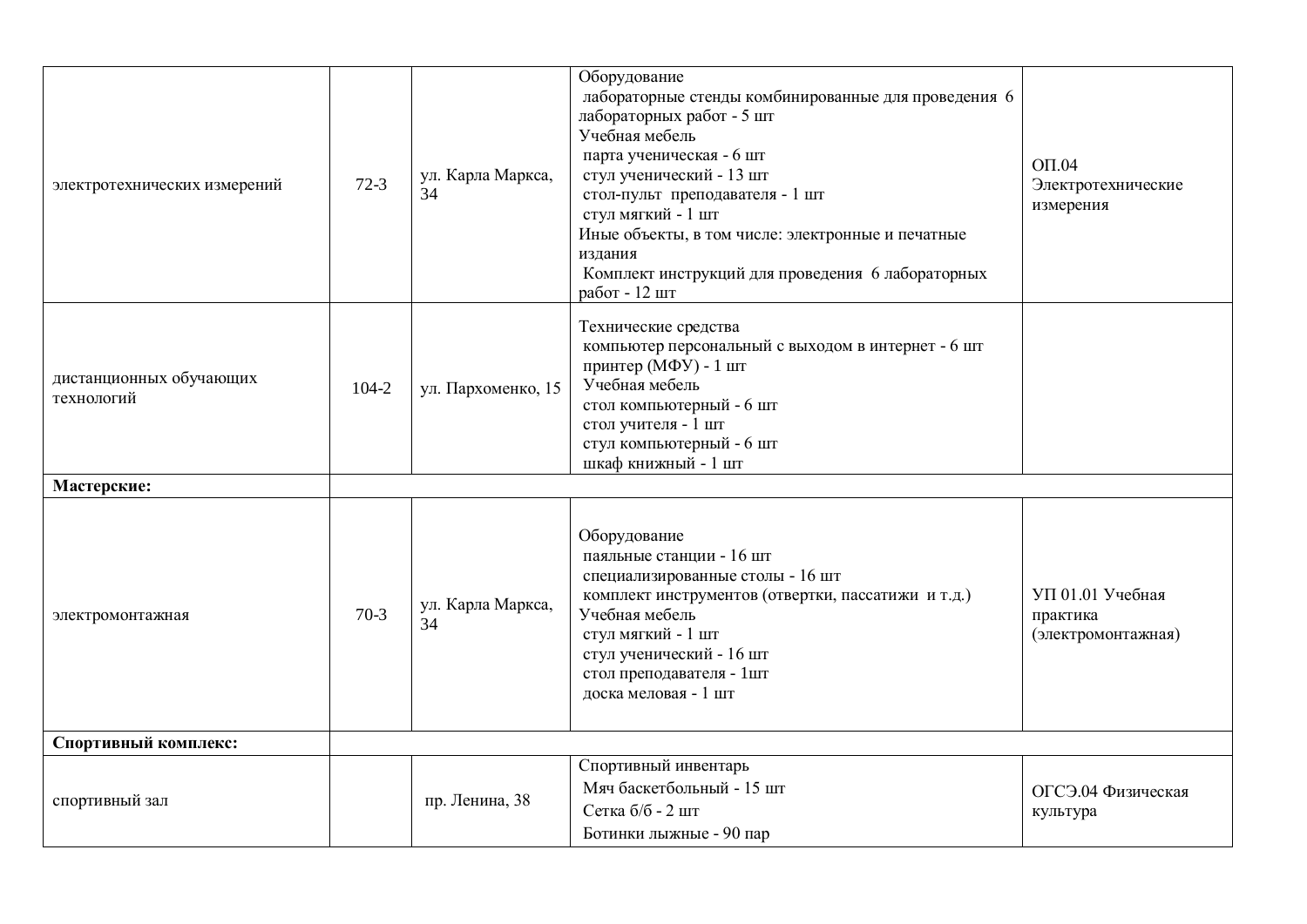| Бревно гимнастическое - 2 шт   |  |
|--------------------------------|--|
| Брусья гимнастические - 1 шт   |  |
| Лыжи д/пластика - 66 пар       |  |
| Маты гимнастические - 8 шт     |  |
| Медицинбол - 5 шт              |  |
| Мяч волейбольный - 20 шт       |  |
| Мяч футбольный - 8 шт          |  |
| Палки лыжные - 41 пар          |  |
| Сетка волейбольная - 1 шт      |  |
| Скамейка гимнастическая - 9 шт |  |
| Гриф специальный - 4 шт        |  |
| Велотренажер PELICAN - 1 шт    |  |
| Кольцо б/б - 4 шт              |  |
| Щит б/б фанера - 2 шт          |  |
| Гриф W-образный - 2 шт         |  |
| Диск 15 кг - 10 шт             |  |
| Диск 5 кг - 3 шт               |  |
| Диск 2,5 кг - 4 шт             |  |
| Диск 2 кг - 6 шт               |  |
| Гиря 16 кг - 2 шт              |  |
| Стенка шведская - 5 шт         |  |
| Гиря 20 кг - 2 шт              |  |
| Гантели разновесовые - 30 шт   |  |
| Диск для метания - 8 шт        |  |
| Мяч для метания - 8 шт         |  |
| Ядро легкоатлетическое - 8 шт  |  |
| Флажок стартовый - 5 шт        |  |
| Колодки стартовые - 1 шт       |  |
| Упоры для отжиманий - 8 шт     |  |
| Колесо для пресса - 7 шт       |  |
| Манжеты отягощенные - 21 шт    |  |
| Табло игровое - 2 шт           |  |
| Батут - 1 шт                   |  |
| Скакалка - 25 шт               |  |